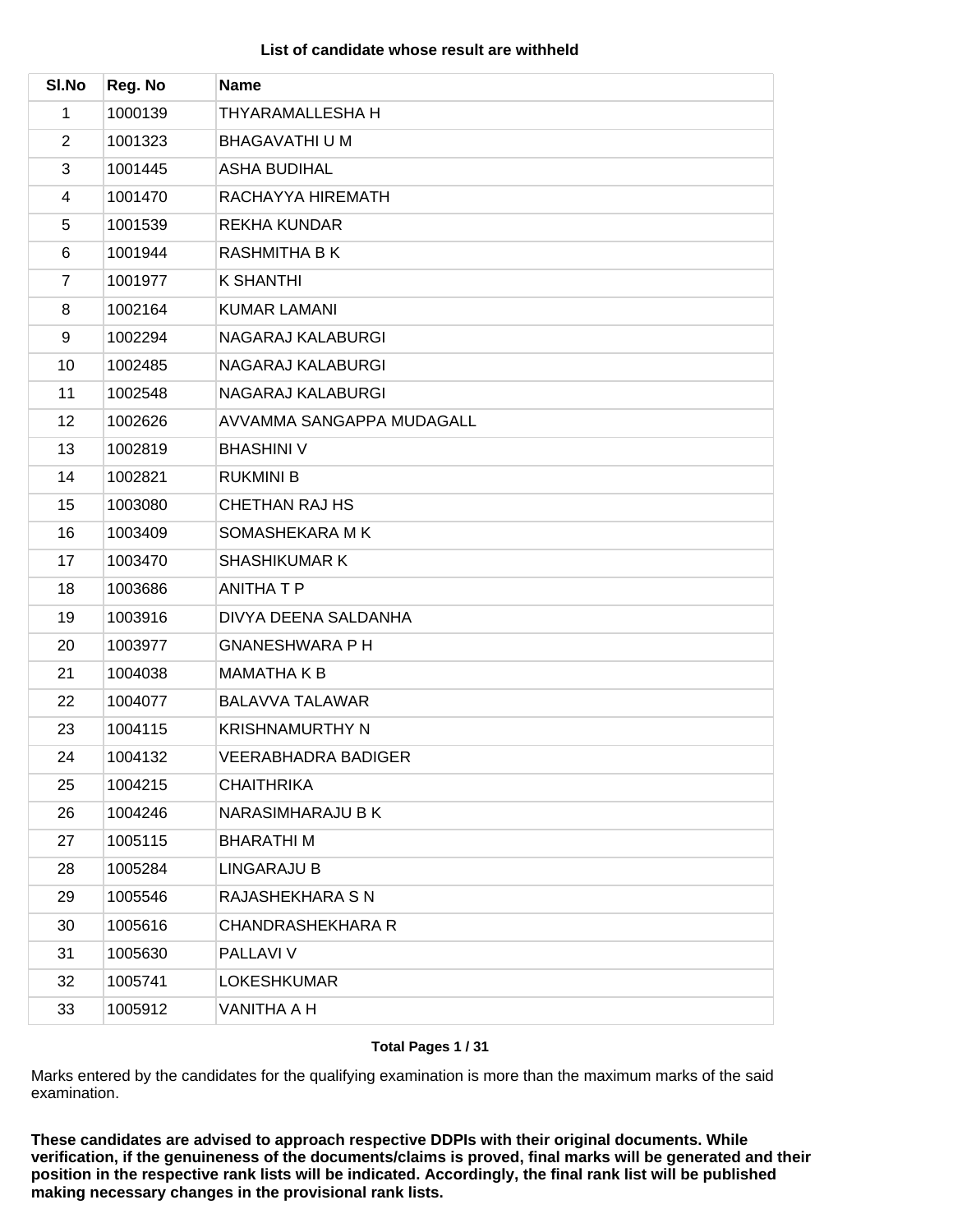| 34 | 1006225 | SIDDESHA MB                  |
|----|---------|------------------------------|
| 35 | 1006329 | PUSHPALATHA P                |
| 36 | 1006466 | <b>JYOTHI R</b>              |
| 37 | 1006607 | <b>SHARADA SURYAVANSHI</b>   |
| 38 | 1006732 | PRASANNA KUMAR B V           |
| 39 | 1006805 | <b>ANITHA V</b>              |
| 40 | 1006838 | SAVITHA N                    |
| 41 | 1006856 | SHANKAR MANOHAR KILLEKAR     |
| 42 | 1007312 | KUBENDRANAIK L N             |
| 43 | 1007358 | VIJAYLAXMI P MALANNAVAR      |
| 44 | 1007574 | PARAMESWARAPPA B N           |
| 45 | 1007641 | <b>CHANDRASHEKHARA</b>       |
| 46 | 1007793 | <b>ASHWINI S</b>             |
| 47 | 1007907 | <b>JYOTHIS</b>               |
| 48 | 1007974 | SOMASHEKARASWAMY B           |
| 49 | 1008139 | <b>CHANABASAPPA HUBBALLI</b> |
| 50 | 1008214 | <b>PRAMODINI</b>             |
| 51 | 1008236 | <b>KRISHNAMURTHY S</b>       |
| 52 | 1008394 | <b>LALITA S MUKRI</b>        |
| 53 | 1008707 | SHANKARAPPA UMACHAGI         |
| 54 | 1009087 | RAMANNA C                    |
| 55 | 1009102 | <b>CHANDRASHEKARA L</b>      |
| 56 | 1009221 | SOMASHEKARAIAH S P           |
| 57 | 1009388 | <b>MANJULA BADIGER</b>       |
| 58 | 1009396 | RAVI K R                     |
| 59 | 1009589 | <b>JYOTHI KUMARY</b>         |
| 60 | 1009599 | SANTOSH SOGALAD              |
| 61 | 1009630 | <b>KUMARIHS</b>              |
| 62 | 1009700 | <b>NANDINI MH</b>            |
| 63 | 1009967 | DEEPTHIPS                    |
| 64 | 1010059 | <b>TAHSEEN ANJUM</b>         |
| 65 | 1010142 | <b>MAMATHA R</b>             |
| 66 | 1010322 | <b>CHETHANAKUMARI B K</b>    |
| 67 | 1010345 | PUSPAVATHI N                 |
| 68 | 1010387 | PRAMEELA K                   |
|    |         |                              |

## **Total Pages 2 / 31**

Marks entered by the candidates for the qualifying examination is more than the maximum marks of the said examination.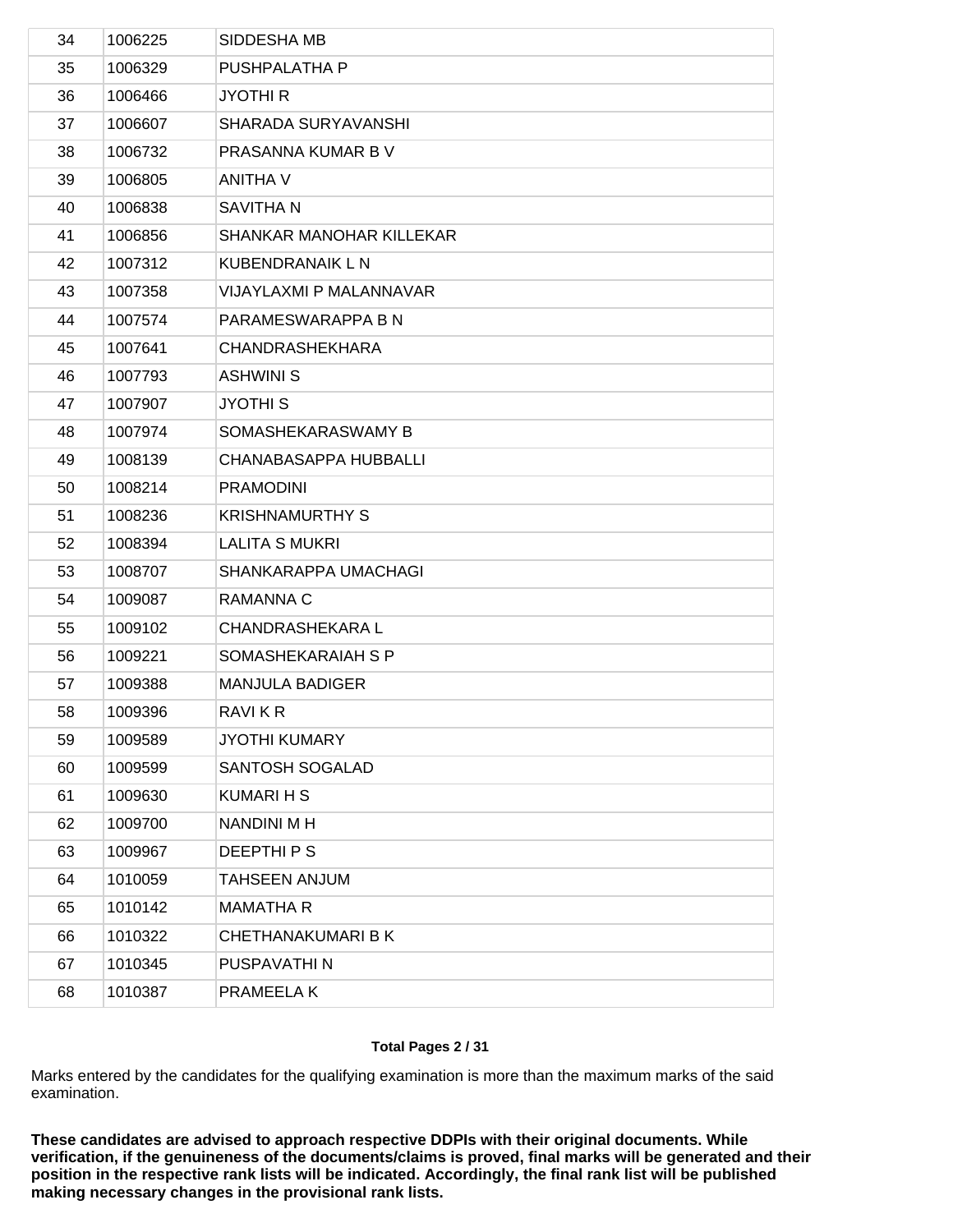| 69  | 1010418 | <b>NAGARAJA B</b>             |
|-----|---------|-------------------------------|
| 70  | 1010419 | <b>RAJUNAIK K</b>             |
| 71  | 1010572 | <b>GOUDAPPA SAVADATTI</b>     |
| 72  | 1010578 | ANITHA G C                    |
| 73  | 1010629 | <b>MANJULA B</b>              |
| 74  | 1010676 | <b>UMESHA M</b>               |
| 75  | 1010701 | <b>SANTOSH PATED</b>          |
| 76  | 1010786 | JAYASHEELA H L                |
| 77  | 1011138 | <b>MAHALAKSHMI M</b>          |
| 78  | 1011180 | <b>DEEPIKA</b>                |
| 79  | 1011298 | <b>MANJUNATH C SHESHAGIRI</b> |
| 80  | 1011502 | <b>SAVITA UMACHAGI</b>        |
| 81  | 1011592 | AMBUJAKSHI K C                |
| 82  | 1011635 | REKHA K H                     |
| 83  | 1011717 | <b>VINOD KAMBLE</b>           |
| 84  | 1011736 | <b>SHARANAPPA</b>             |
| 85  | 1011807 | SADGURUNATH KOLAKAR           |
| 86  | 1011814 | SOWBHAGYA N                   |
| 87  | 1011853 | SHAMASHADBEGAM TANGADAGI      |
| 88  | 1011870 | <b>SHIVAKUMAR M</b>           |
| 89  | 1011921 | <b>ROHINI B N</b>             |
| 90  | 1012018 | <b>SOWMYA</b>                 |
| 91  | 1012184 | <b>RADHAY</b>                 |
| 92  | 1012296 | <b>MANJULA B</b>              |
| 93  | 1012418 | KUSHAL CHOUGALA               |
| 94  | 1012515 | <b>MADHUSUDHANA S</b>         |
| 95  | 1012670 | NETHRAMMA C H                 |
| 96  | 1012682 | <b>SUJATHA P S</b>            |
| 97  | 1012753 | <b>HEMALATHA G</b>            |
| 98  | 1012848 | <b>DEEPAKS</b>                |
| 99  | 1012978 | RAGHUKUMARA L                 |
| 100 | 1012997 | SHREENIVASA R                 |
| 101 | 1013053 | <b>LAKSHMIKB</b>              |
| 102 | 1013191 | PAVITHRA B                    |
| 103 | 1013234 | SHILPA MALLESH MARATHE        |
|     |         |                               |

## **Total Pages 3 / 31**

Marks entered by the candidates for the qualifying examination is more than the maximum marks of the said examination.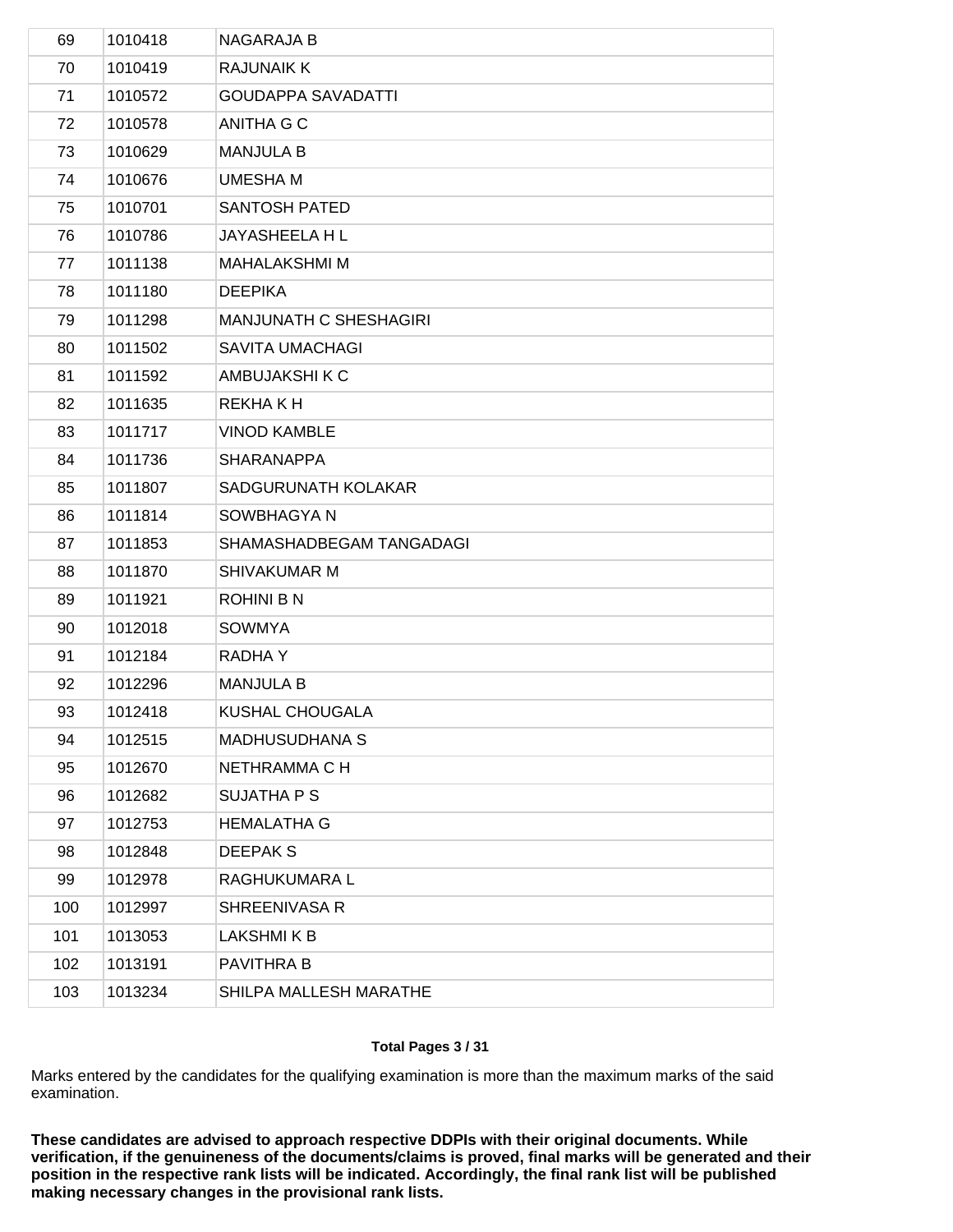| 104 | 1013240 | <b>SATHISH KUMAR</b>                |
|-----|---------|-------------------------------------|
| 105 | 1013261 | <b>SURESHA MJ</b>                   |
| 106 | 1013524 | SANTHOSHA H S                       |
| 107 | 1013738 | <b>NAGARAJA N</b>                   |
| 108 | 1013774 | SHWETHA H                           |
| 109 | 1013778 | <b>KOMALA K V</b>                   |
| 110 | 1013795 | SOMASHEKHARA N                      |
| 111 | 1013944 | POORNIMATJ                          |
| 112 | 1013958 | RAJU MELINAMANI                     |
| 113 | 1014002 | RESHMA I CHANDAVAR                  |
| 114 | 1014061 | PRASANNA KUMAR K P                  |
| 115 | 1014099 | <b>SATISH NAIK</b>                  |
| 116 | 1014124 | ANIL KUMAR K G                      |
| 117 | 1014215 | <b>MALLIKARJUNA S</b>               |
| 118 | 1014506 | <b>VARALAKSHMI S M</b>              |
| 119 | 1014600 | REKHABAI AHIRASANG                  |
| 120 | 1014640 | KRUSHNAVENI HANUMANTHASETTY SHETTAR |
| 121 | 1014728 | <b>ARATI KHANDALKAR</b>             |
| 122 | 1014777 | SUNITHA D                           |
| 123 | 1014814 | DEEPA DODDAMANI                     |
| 124 | 1015050 | <b>BHARATI PATGAR</b>               |
| 125 | 1015198 | <b>SHWETA GAONKAR</b>               |
| 126 | 1015206 | <b>VEERESH MUDAGALL</b>             |
| 127 | 1015290 | <b>VEERESH MUDAGALL</b>             |
| 128 | 1015318 | <b>MANJUNATHA H</b>                 |
| 129 | 1015337 | <b>VEERESH MUDAGALL</b>             |
| 130 | 1015359 | VENKATARAVANA K V                   |
| 131 | 1015370 | <b>VEERESH MUDAGALL</b>             |
| 132 | 1015474 | LOKESHAPPA G                        |
| 133 | 1015538 | MADIVALARA GANGAMMA                 |
| 134 | 1015601 | ARUDHA BHEEMAPPA MADAR              |
| 135 | 1015650 | NETHRAVATHI D N                     |
| 136 | 1015692 | <b>DEEPA NAIKAR</b>                 |
| 137 | 1015898 | <b>KATAPPA S</b>                    |
| 138 | 1016090 | MANJAIAH HEGDE M R                  |
|     |         |                                     |

## **Total Pages 4 / 31**

Marks entered by the candidates for the qualifying examination is more than the maximum marks of the said examination.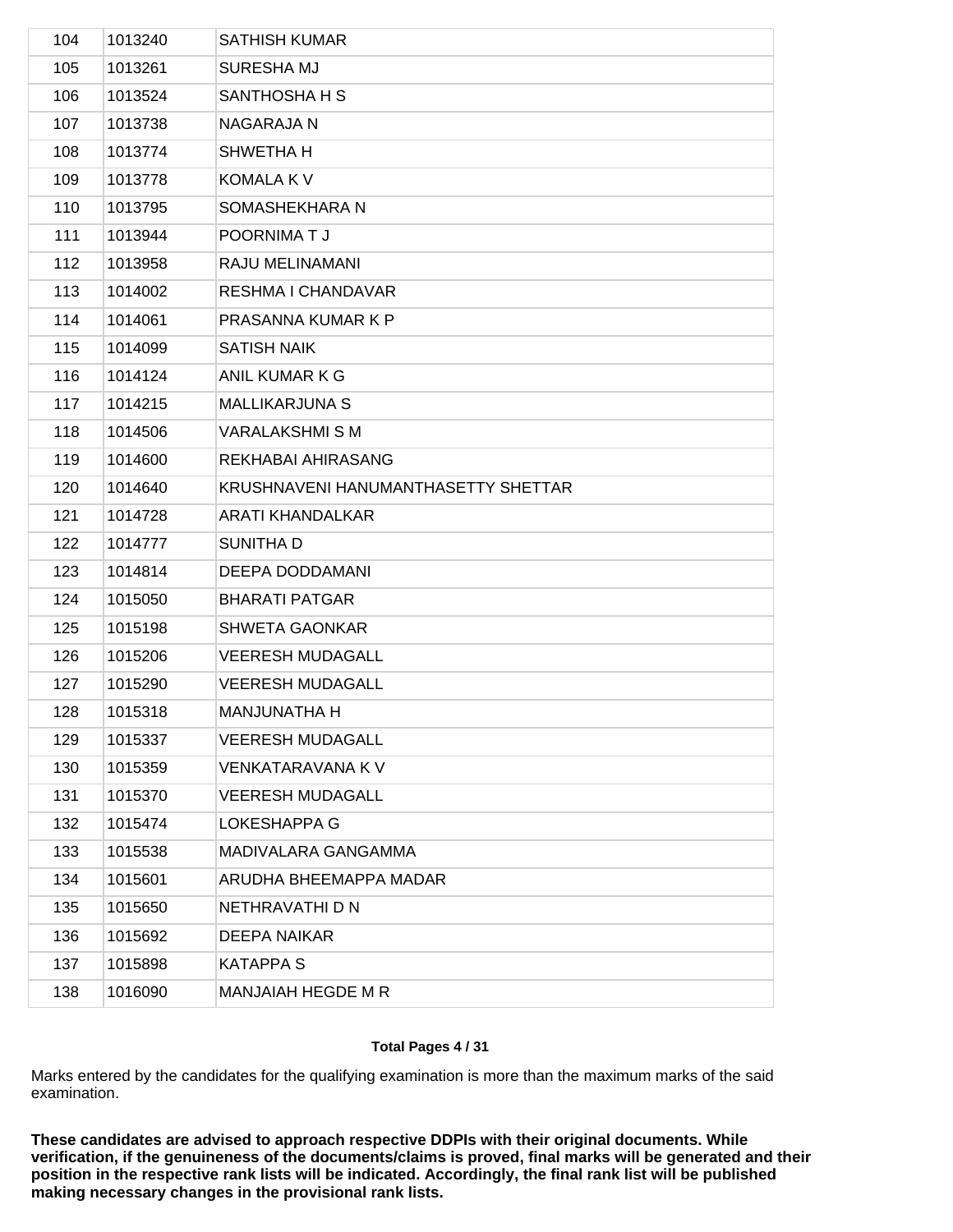| 139 | 1016250 | SYEDA JUVERIA SULTANA     |
|-----|---------|---------------------------|
| 140 | 1016251 | SHILPA SV                 |
| 141 | 1016289 | SANTHOSHA T               |
| 142 | 1016355 | <b>HARSHAK</b>            |
| 143 | 1016794 | <b>KRISHNOJI RAO G</b>    |
| 144 | 1016981 | SAVITHA B R               |
| 145 | 1017055 | <b>DEEPA</b>              |
| 146 | 1017073 | <b>RANGANAIK S</b>        |
| 147 | 1017095 | <b>NALINALS</b>           |
| 148 | 1017127 | AMEENSAB BANDENAMAZ NADAF |
| 149 | 1017151 | <b>GEETA NEELANNAVAR</b>  |
| 150 | 1017290 | <b>SUDHAMMA M</b>         |
| 151 | 1017444 | REDDAPPA N                |
| 152 | 1017590 | <b>GOPINATH B A</b>       |
| 153 | 1017615 | <b>SUJATA B BALIGAR</b>   |
| 154 | 1017637 | <b>GEREESHBABU M J</b>    |
| 155 | 1017656 | <b>SURYAKANT HANJAGI</b>  |
| 156 | 1017816 | SUDHA KALAVEERAPPANAVAR   |
| 157 | 1018252 | <b>SHIVARAJU R</b>        |
| 158 | 1018385 | NAVYASHREE V              |
| 159 | 1018530 | SIDDESHA M                |
| 160 | 1018657 | ROOPA R                   |
| 161 | 1018676 | <b>HEMAVATHI D R</b>      |
| 162 | 1018739 | NANDA TEVARE              |
| 163 | 1018775 | <b>SUDHARANI PATIL</b>    |
| 164 | 1018780 | ANANDA K H                |
| 165 | 1018800 | LAKSHMIRANGANATH D R      |
| 166 | 1018835 | NANDA TEVARE              |
| 167 | 1019600 | <b>MAHALAKSHMIS</b>       |
| 168 | 1019963 | SAVITHA G S               |
| 169 | 1020185 | <b>BINDU H G</b>          |
| 170 | 1020193 | <b>CHANDANA B S</b>       |
| 171 | 1020243 | <b>GIRIRAJANAIK</b>       |
| 172 | 1020277 | <b>MAHENDRA R M</b>       |
| 173 | 1020374 | PRAKASH H                 |
|     |         |                           |

## **Total Pages 5 / 31**

Marks entered by the candidates for the qualifying examination is more than the maximum marks of the said examination.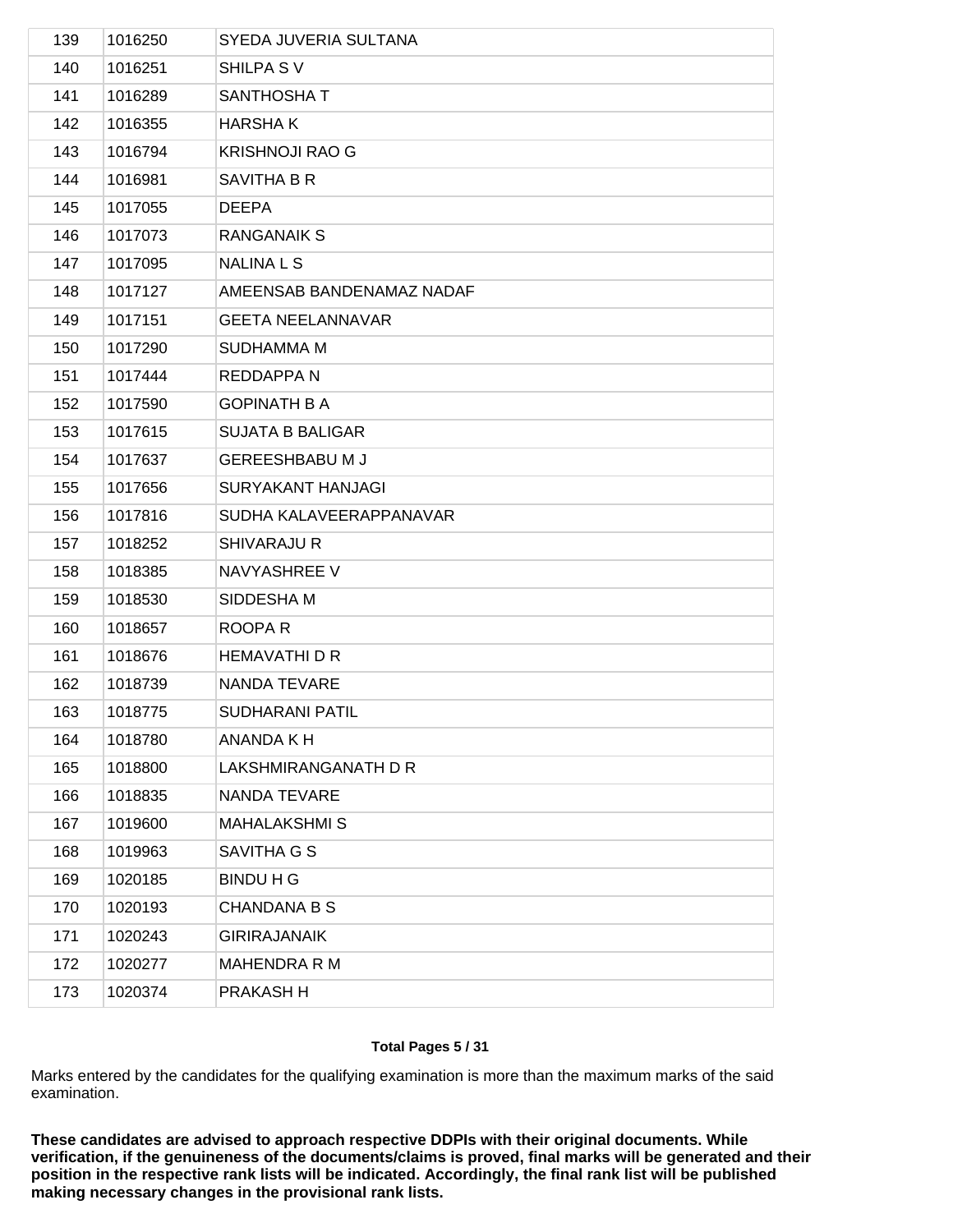| 174 | 1020437 | NETHRAVATHI R             |
|-----|---------|---------------------------|
| 175 | 1020447 | <b>RAJASHREE</b>          |
| 176 | 1020502 | BASAVARAJ HEDIYAL         |
| 177 | 1020530 | ROOPASHANKARA BHAJANTHRI  |
| 178 | 1020684 | <b>KUMARASWAMY M</b>      |
| 179 | 1020732 | RAMAPPA AMBLI             |
| 180 | 1020751 | HANUMESHA P C             |
| 181 | 1020770 | <b>MONIKA Y</b>           |
| 182 | 1020822 | RAGHAVENDRA E R           |
| 183 | 1020926 | <b>BHARGAVIR</b>          |
| 184 | 1020957 | <b>BHUVANESHWARI A P</b>  |
| 185 | 1021005 | <b>JYOTHIMS</b>           |
| 186 | 1021009 | MANJULA CHAPPARAMANI      |
| 187 | 1021022 | <b>USHARANI R L</b>       |
| 188 | 1021041 | THIPPESHAPPA R            |
| 189 | 1021090 | NEELANA GOUDA S N         |
| 190 | 1021101 | SHASHIKALA BENAGI         |
| 191 | 1021153 | DYAMANNA R                |
| 192 | 1021247 | RAJA RB                   |
| 193 | 1021273 | DYAMANNA R                |
| 194 | 1021291 | <b>MAMATHA G</b>          |
| 195 | 1021306 | SWAPNA C                  |
| 196 | 1021424 | <b>BASAVVA CHIKKUMBI</b>  |
| 197 | 1021431 | <b>VITTAL SUNAGAR</b>     |
| 198 | 1021531 | SHOBHA WAGH               |
| 199 | 1021615 | <b>KAVITHA S</b>          |
| 200 | 1021702 | NAGARATHNA G              |
| 201 | 1021935 | <b>SHARADA</b>            |
| 202 | 1021990 | PRAVEENSAVAKAIAHDHANAGURA |
| 203 | 1022328 | SAMPATHU H R              |
| 204 | 1022443 | SRIGOWRAMMA N             |
| 205 | 1022515 | <b>VISHALAKSHI A</b>      |
| 206 | 1022609 | SARIKA BUWA               |
| 207 | 1022624 | <b>REKHAN</b>             |
| 208 | 1022683 | ANANDA B N                |
|     |         |                           |

## **Total Pages 6 / 31**

Marks entered by the candidates for the qualifying examination is more than the maximum marks of the said examination.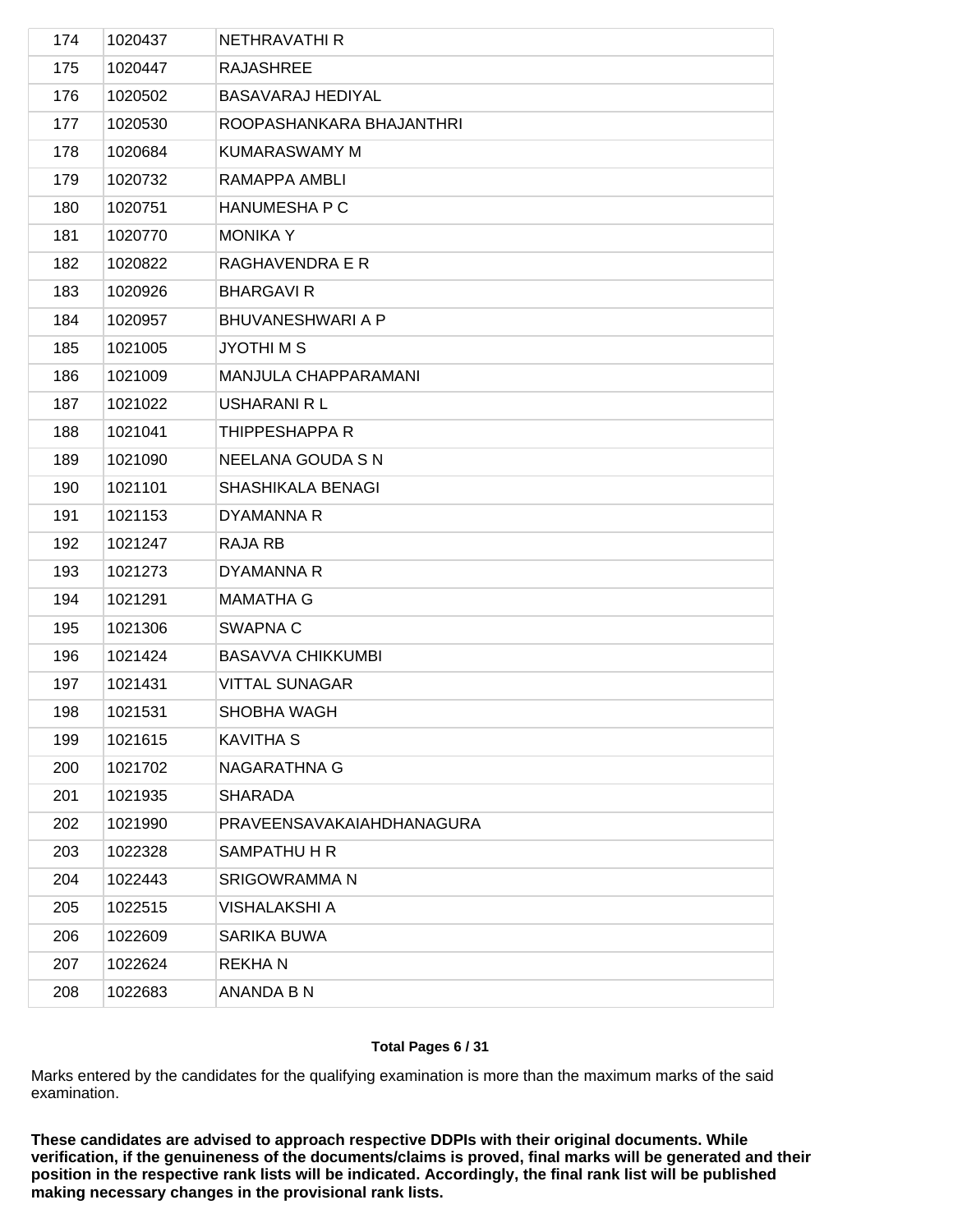| 209 | 1022684 | <b>MANASALP</b>             |
|-----|---------|-----------------------------|
| 210 | 1022747 | <b>MAHALAKSHMI J</b>        |
| 211 | 1022778 | KAVITA G AJJANAVARA         |
| 212 | 1022807 | ARUNAKUMAR T L              |
| 213 | 1022863 | <b>MANJUNATH DHARWADKAR</b> |
| 214 | 1022887 | YALLAPPA GUDADAPPAGOL       |
| 215 | 1022907 | <b>VANITHA P</b>            |
| 216 | 1022939 | <b>MANJULA H</b>            |
| 217 | 1022975 | ARUNAKUMAR T L              |
| 218 | 1023040 | SHRUTI B D                  |
| 219 | 1023053 | <b>GEETHAK</b>              |
| 220 | 1023165 | SWETHA K N                  |
| 221 | 1023195 | <b>MAHMAD MULTANI</b>       |
| 222 | 1023199 | RAMKRISHNA SAVANUR          |
| 223 | 1023276 | <b>AVINASHA B V</b>         |
| 224 | 1023285 | PAVAN H P                   |
| 225 | 1023353 | <b>VAJI RABANU</b>          |
| 226 | 1023428 | YOGISHA N                   |
| 227 | 1023507 | <b>SHILPAT</b>              |
| 228 | 1023942 | <b>VARALAKSHMI M R</b>      |
| 229 | 1024217 | <b>LALAHUSEN KANKURI</b>    |
| 230 | 1024263 | PUSHPA J                    |
| 231 | 1024368 | NIRMALA B R                 |
| 232 | 1024438 | <b>JAYASHREE K BADIGER</b>  |
| 233 | 1024443 | RASHMIGD                    |
| 234 | 1024500 | <b>KAVITA</b>               |
| 235 | 1024505 | SHAKUNTHALA K A             |
| 236 | 1024520 | <b>MAHESH NAIK</b>          |
| 237 | 1024522 | RAGHU C                     |
| 238 | 1024690 | <b>SHRUTHI E</b>            |
| 239 | 1024721 | <b>NEELAIAH N</b>           |
| 240 | 1024847 | ROOPA L                     |
| 241 | 1024886 | <b>SEEMA M S</b>            |
| 242 | 1024906 | <b>SHASHIKALA P</b>         |
| 243 | 1024922 | PANDIT IMMANAD              |
|     |         |                             |

## **Total Pages 7 / 31**

Marks entered by the candidates for the qualifying examination is more than the maximum marks of the said examination.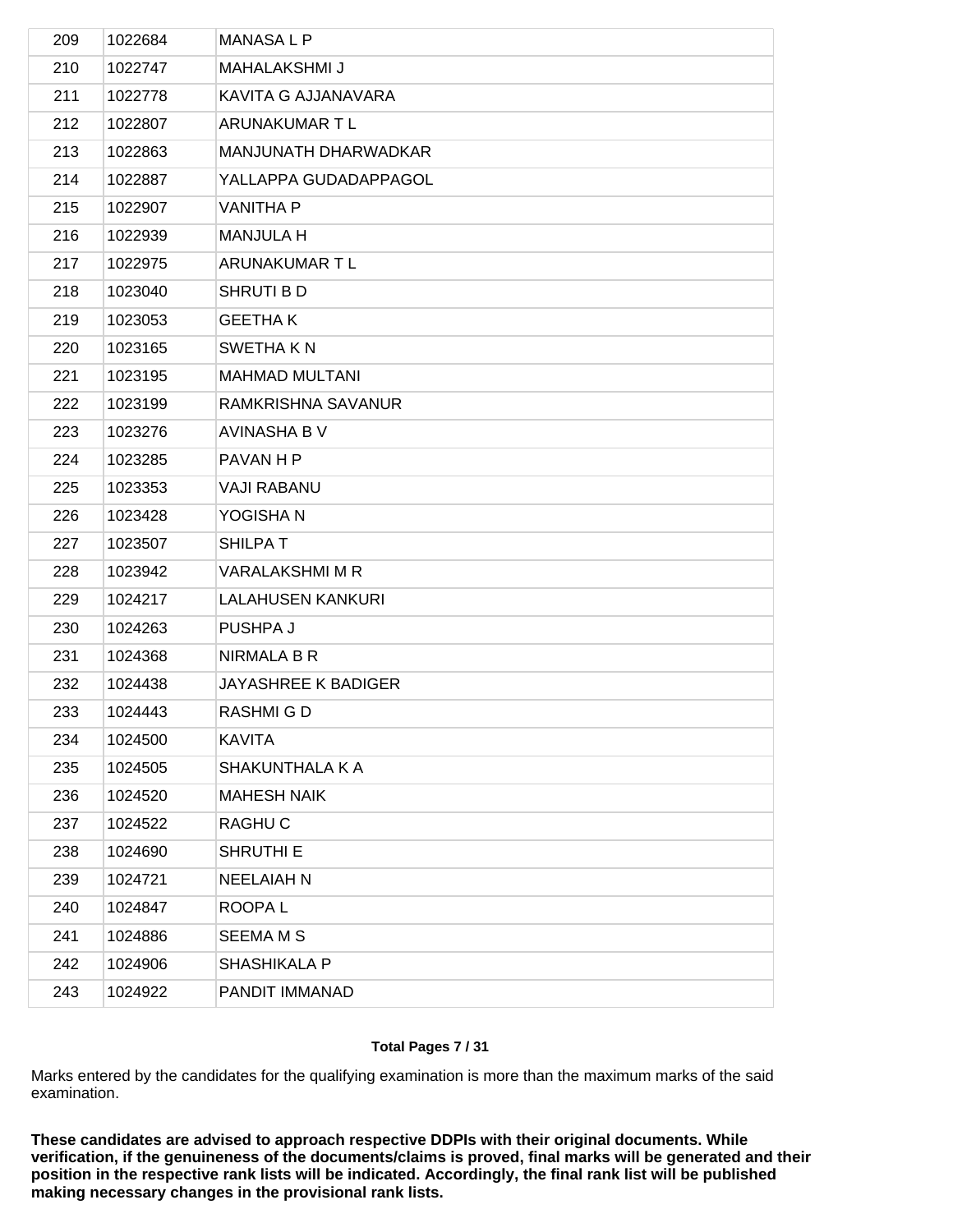| 244 | 1024970 | <b>JALAJA K M</b>              |
|-----|---------|--------------------------------|
| 245 | 1025018 | <b>CHAITHRAK</b>               |
| 246 | 1025033 | SADANA V                       |
| 247 | 1025057 | MOHANKUMAR M P                 |
| 248 | 1025105 | <b>BABY S</b>                  |
| 249 | 1025229 | PREETI MANAKYAL                |
| 250 | 1025320 | <b>SOMANNA B</b>               |
| 251 | 1025371 | <b>MOHAN RAO R</b>             |
| 252 | 1025475 | AYYAPPA                        |
| 253 | 1025591 | <b>JAGADEVIS</b>               |
| 254 | 1025921 | <b>TAHSEEN A B</b>             |
| 255 | 1025985 | <b>BHARATHI SHIVAPPA PUJAR</b> |
| 256 | 1026067 | REVAPPA MALI                   |
| 257 | 1026150 | SYED ARIF R                    |
| 258 | 1026158 | DRAXAYANI PATHROOT             |
| 259 | 1026238 | SUPRIYA SUBHASH INGALE         |
| 260 | 1026293 | <b>GEETA POLESHI</b>           |
| 261 | 1026311 | RAJAKUMAR N                    |
| 262 | 1026518 | NALINA P                       |
| 263 | 1026572 | ROOPA H S                      |
| 264 | 1026677 | <b>CHETHAN RAJ HS</b>          |
| 265 | 1026819 | SOMAPPA DODDAMANI              |
| 266 | 1026954 | SWARNALATHA S                  |
| 267 | 1027000 | <b>SHYAMALA S</b>              |
| 268 | 1027053 | NAGARATNA N                    |
| 269 | 1027098 | SUREKHA TERADAL                |
| 270 | 1027133 | ANGADI DEVARAJA                |
| 271 | 1027160 | SARASWATHI P T                 |
| 272 | 1027256 | SANDHYASHREE M S               |
| 273 | 1027333 | <b>BASAVARAJA MK</b>           |
| 274 | 1027382 | TOTAGANTI RAVEENDRAYYA         |
| 275 | 1027399 | <b>KIRANKUMARA RB</b>          |
| 276 | 1027435 | <b>MAHESHWARIBB</b>            |
| 277 | 1027518 | MEENAXI R MALAKAGOND           |
| 278 | 1027661 | <b>JAYALAKSHMI B</b>           |
|     |         |                                |

## **Total Pages 8 / 31**

Marks entered by the candidates for the qualifying examination is more than the maximum marks of the said examination.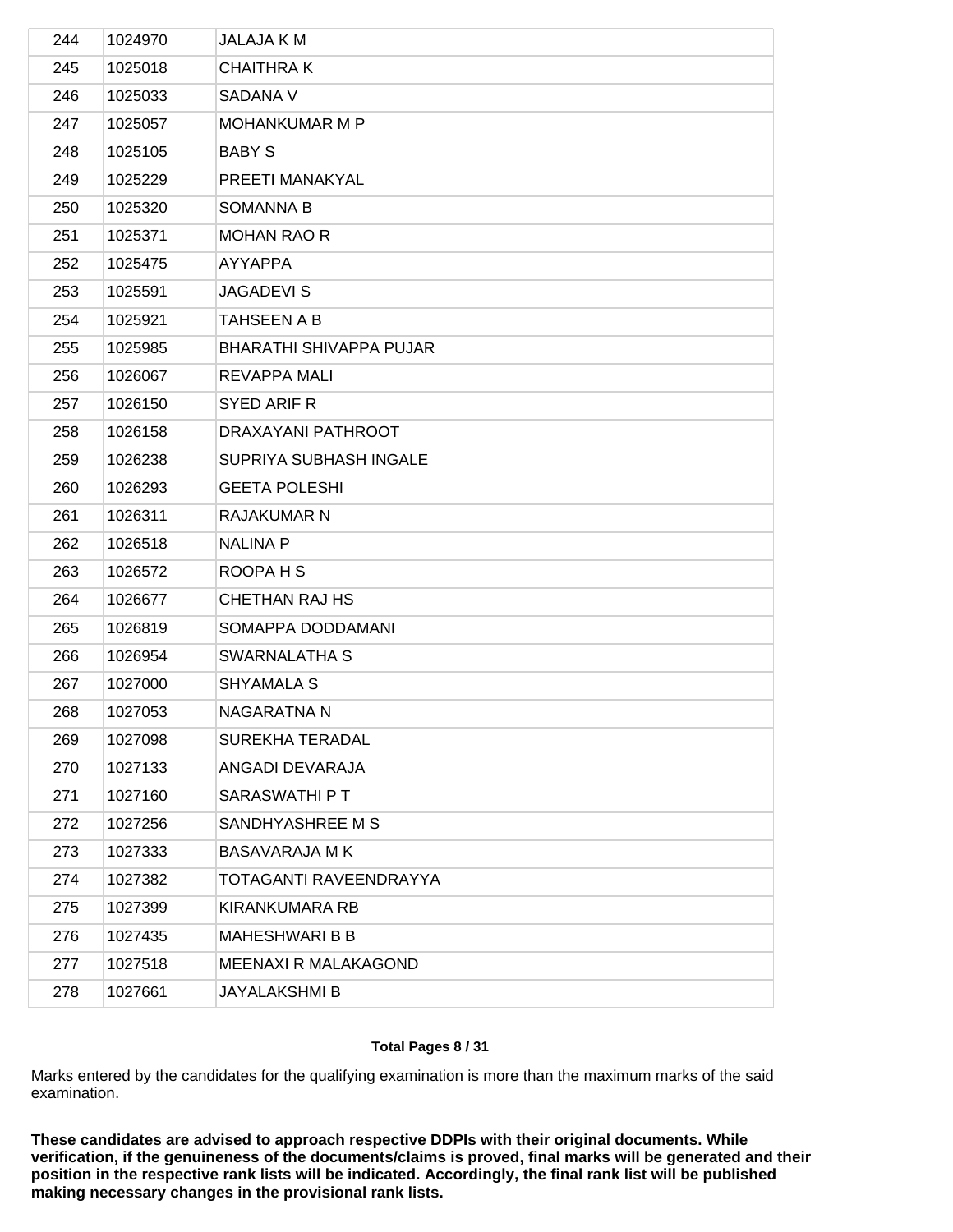| 279 | 1027978 | <b>VANISHRIKV</b>                   |
|-----|---------|-------------------------------------|
| 280 | 1027983 | PARASURAMAPPA P                     |
| 281 | 1028132 | LAKSHMIDEVI G R                     |
| 282 | 1028338 | SHANTINATH MAHAVEER INCHAL          |
| 283 | 1028460 | RANGAIAH H                          |
| 284 | 1028730 | SHAIKH CHANDABHADASHA ALLAMBHADASHA |
| 285 | 1028931 | NINGAPPA B ADRALLI                  |
| 286 | 1028970 | DAYANANDA L P                       |
| 287 | 1029155 | <b>MALLAPPA GOKAVI</b>              |
| 288 | 1029158 | DAYANANDA L P                       |
| 289 | 1029175 | SANGEETA TALAWAR                    |
| 290 | 1029205 | <b>INDUDHAR M KATARAKI</b>          |
| 291 | 1029288 | <b>ARATI TALEKAR</b>                |
| 292 | 1029460 | TOTAYYA VIRAKTAMATH                 |
| 293 | 1029468 | SHILPA B A                          |
| 294 | 1029478 | VASANTHALAKSHMI D                   |
| 295 | 1029567 | <b>SHILPA B A</b>                   |
| 296 | 1029640 | ANNAPPA U K                         |
| 297 | 1029652 | <b>MALA B</b>                       |
| 298 | 1029835 | <b>PRAMILA</b>                      |
| 299 | 1029867 | <b>LAVANYA S</b>                    |
| 300 | 1029944 | NAZIA NIZAMUDDIN BARGIR             |
| 301 | 1029994 | <b>SAVITHRAMMA</b>                  |
| 302 | 1029995 | ANNAPPA U K                         |
| 303 | 1029996 | <b>NAGARAJ E</b>                    |
| 304 | 1030010 | <b>ARUNAL</b>                       |
| 305 | 1030036 | ASHOKA D V                          |
| 306 | 1030038 | SOMASUNDAR DV                       |
| 307 | 1030219 | SANTOSHAKUMAR R                     |
| 308 | 1030564 | SHILPA S                            |
| 309 | 1030607 | NARAYANASWAMY SV                    |
| 310 | 1030662 | <b>THEJASHWINI A S</b>              |
| 311 | 1030821 | <b>JAGANNATHA R</b>                 |
| 312 | 1031012 | SRIKANTHA K N                       |
| 313 | 1031034 | SATHISH H M                         |
|     |         |                                     |

## **Total Pages 9 / 31**

Marks entered by the candidates for the qualifying examination is more than the maximum marks of the said examination.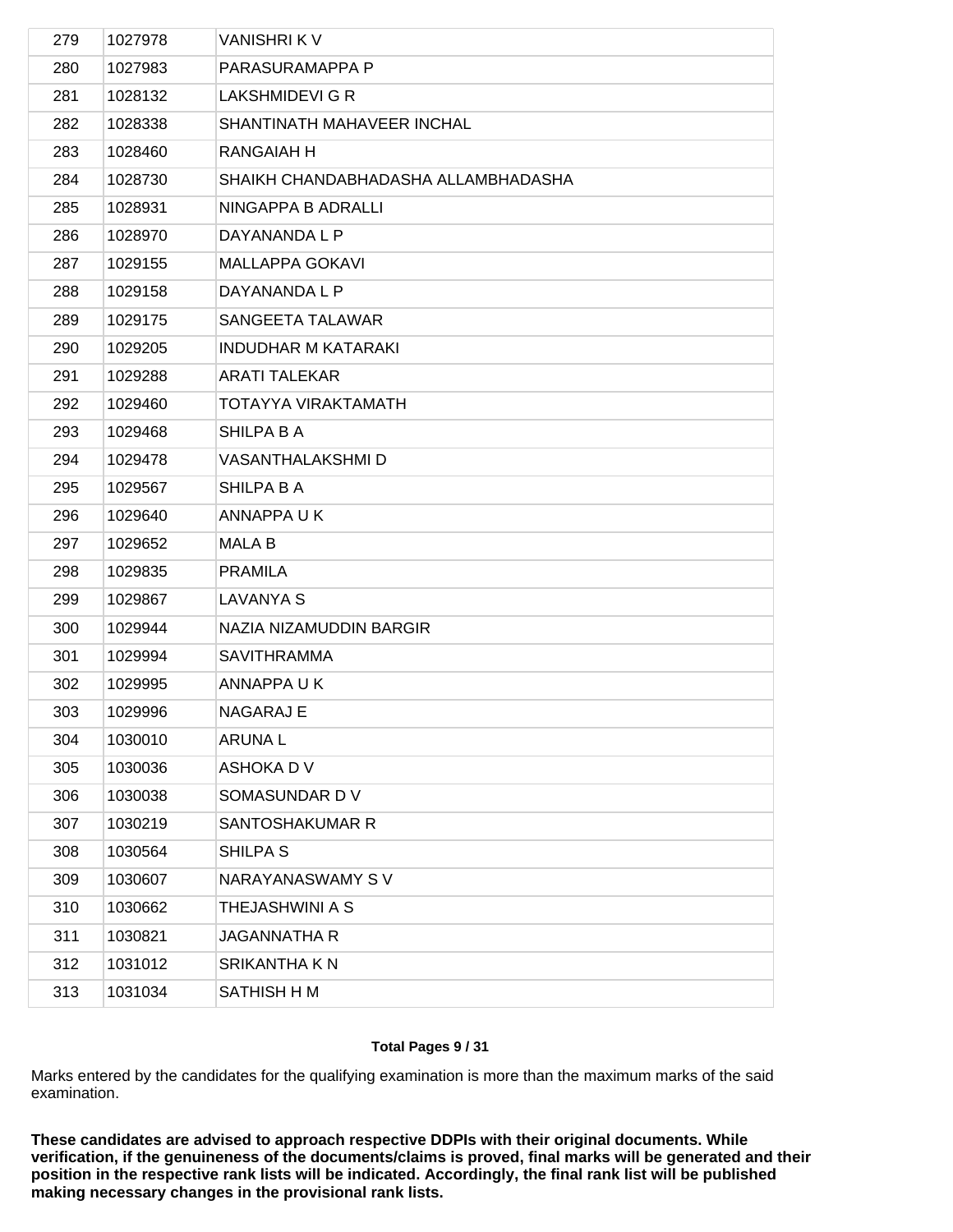| 314 | 1031226 | RAMAPPA V                   |
|-----|---------|-----------------------------|
| 315 | 1031287 | <b>SHIVANANDA K</b>         |
| 316 | 1031351 | <b>SHRUTHI B N</b>          |
| 317 | 1031361 | NAVEEN KUMAR M G            |
| 318 | 1031477 | <b>ISHWAR RADDI</b>         |
| 319 | 1031566 | <b>VENKATESHA LR</b>        |
| 320 | 1031842 | SHIVANANDA ISHWARAPPAGOLA   |
| 321 | 1032025 | <b>AVINASH K H</b>          |
| 322 | 1032048 | RAJESHWARI R S              |
| 323 | 1032142 | PRASHANTHA D                |
| 324 | 1032390 | PRAKASHA K                  |
| 325 | 1032470 | ROOPA SH                    |
| 326 | 1032486 | MARUTHI V H                 |
| 327 | 1032511 | ROOPA SH                    |
| 328 | 1032536 | ROOPA SH                    |
| 329 | 1032628 | N S KAVITHA                 |
| 330 | 1032640 | TRIVENI H M                 |
| 331 | 1032717 | <b>RAJANICS</b>             |
| 332 | 1032809 | ROOPADEVI NIDAGUNDI         |
| 333 | 1032846 | <b>GEETHAKB</b>             |
| 334 | 1032910 | DEEPA NAGAPPA MANIHINDALARA |
| 335 | 1032970 | <b>GEETHAKB</b>             |
| 336 | 1032996 | <b>CHAITHRAKN</b>           |
| 337 | 1033001 | <b>KUMAR BYADAGI</b>        |
| 338 | 1033021 | SAVITHA K                   |
| 339 | 1033048 | <b>GEETHAKB</b>             |
| 340 | 1033075 | SOWMYASHREE M B             |
| 341 | 1033081 | <b>NEELAMBIKE G</b>         |
| 342 | 1033166 | RAGHAVENDRA KRISHNA NAIK    |
| 343 | 1033203 | AMRUTHA V N                 |
| 344 | 1033286 | RAMYA N                     |
| 345 | 1033407 | PALLAVI PAYAK               |
| 346 | 1033477 | RAJU PATIL                  |
| 347 | 1033496 | NAGAMANI B N                |
| 348 | 1033645 | SHEELA V                    |
|     |         |                             |

## **Total Pages 10 / 31**

Marks entered by the candidates for the qualifying examination is more than the maximum marks of the said examination.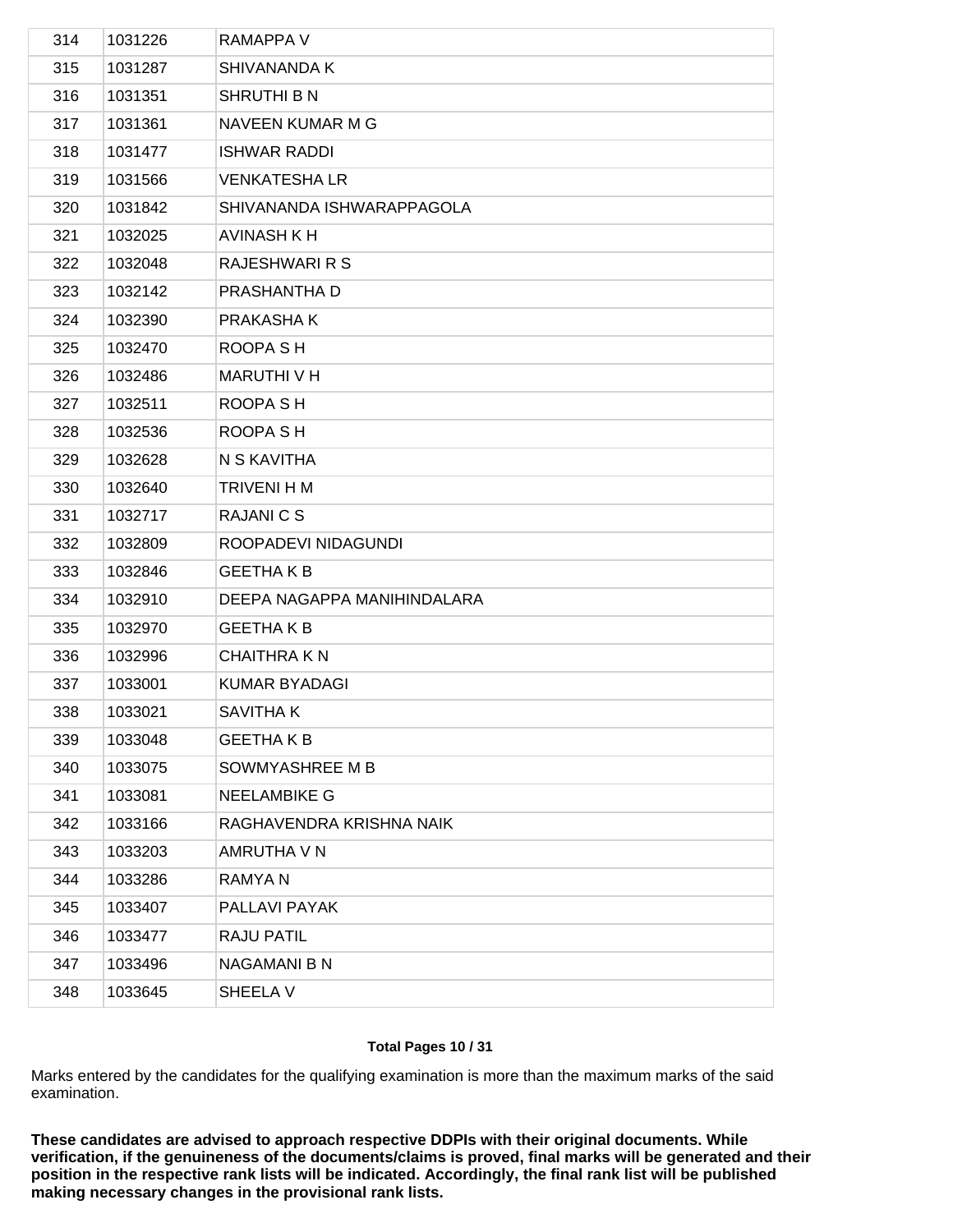| 349 | 1033680 | <b>MAHALAKSHMI M S</b>    |
|-----|---------|---------------------------|
| 350 | 1033855 | SUKANYAKUMARI H G         |
| 351 | 1033943 | <b>NAGAPPA</b>            |
| 352 | 1033948 | SANJEEVINI R              |
| 353 | 1034022 | <b>ASHA</b>               |
| 354 | 1034125 | <b>NAGENDRAT</b>          |
| 355 | 1034217 | <b>CHANDRE GOWDA</b>      |
| 356 | 1034377 | <b>KAVITHA M</b>          |
| 357 | 1034453 | <b>HEMALATHA C R</b>      |
| 358 | 1034613 | <b>BHAVYAKUMARI</b>       |
| 359 | 1034665 | <b>MAHESH R</b>           |
| 360 | 1034673 | PUNEETHA M N              |
| 361 | 1034681 | <b>SUSHMA S A</b>         |
| 362 | 1034746 | SATYAJEE DHANPAL SHITOLE  |
| 363 | 1034759 | <b>KANTHARAJA M</b>       |
| 364 | 1034877 | <b>GEETHA G N</b>         |
| 365 | 1034889 | ROOPADEVI NIDAGUNDI       |
| 366 | 1035093 | <b>SUNITHA G M</b>        |
| 367 | 1035116 | <b>BALAJICK</b>           |
| 368 | 1035141 | <b>DASAR PRATIBHA</b>     |
| 369 | 1035309 | NAHIDA ARA INAMDAR        |
| 370 | 1035352 | <b>SREENIDHI C M</b>      |
| 371 | 1035441 | KAVITA TADDEWADI          |
| 372 | 1035549 | SHRUTI CHANDRAKANT SHETTI |
| 373 | 1035754 | YAMUNA R A                |
| 374 | 1035956 | <b>KUMAR M</b>            |
| 375 | 1035958 | <b>RANJAN M G</b>         |
| 376 | 1035970 | RAMYA Y B                 |
| 377 | 1036106 | PUTTASWAMY K              |
| 378 | 1036115 | <b>HARISHA MT</b>         |
| 379 | 1036463 | MANJUNATH S POOJAR        |
| 380 | 1036471 | <b>SUJATHA BL</b>         |
| 381 | 1036578 | BASAVVA JIDDIMANI         |
| 382 | 1036677 | RAJESHWARI NATIKAR        |
| 383 | 1036862 | <b>GAJENDRA A N</b>       |
|     |         |                           |

## **Total Pages 11 / 31**

Marks entered by the candidates for the qualifying examination is more than the maximum marks of the said examination.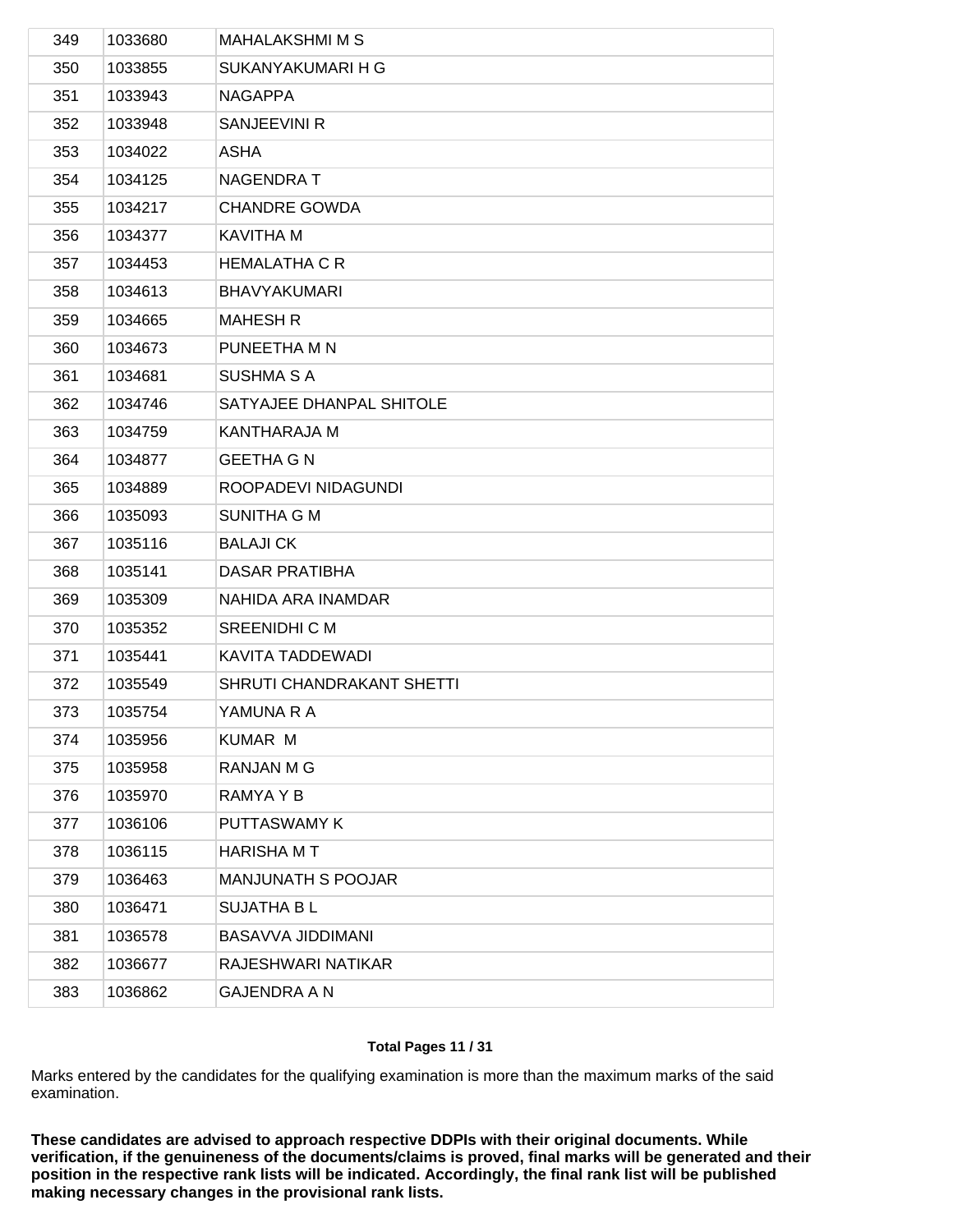| 384 | 1036911 | <b>NALINAKSHI R</b>           |
|-----|---------|-------------------------------|
| 385 | 1037198 | DIVYA E                       |
| 386 | 1037205 | <b>LAXIMBAI HOSMANI</b>       |
| 387 | 1037539 | ROJA K A                      |
| 388 | 1037599 | <b>BHAVYA P</b>               |
| 389 | 1037716 | <b>ASHOKA C</b>               |
| 390 | 1037762 | UMAR DAVALASAHEBA MULLA       |
| 391 | 1037916 | <b>GEETHA V N</b>             |
| 392 | 1037987 | SANGAPPA BIRABBI              |
| 393 | 1038070 | MALLESHA G A                  |
| 394 | 1039009 | SHIVARAJ D                    |
| 395 | 1039043 | <b>BANNE BHAIRAPPA IRAPPA</b> |
| 396 | 1039150 | <b>SUNIL V</b>                |
| 397 | 1039244 | SHIVAPRASADNAIK S             |
| 398 | 1039291 | <b>SHIVAKUMARA</b>            |
| 399 | 1039401 | PRATHIBHA H T                 |
| 400 | 1039407 | SHOBHA <sub>S</sub>           |
| 401 | 1039529 | <b>NALINA R</b>               |
| 402 | 1039595 | NAVEEN KR                     |
| 403 | 1039640 | JYOTHI G M                    |
| 404 | 1039765 | ASHA M O                      |
| 405 | 1039775 | ANAND KALLAPPA DALAWAI        |
| 406 | 1039904 | SARITHA D P                   |
| 407 | 1040118 | <b>JYOTHI BAI S R</b>         |
| 408 | 1040278 | <b>JAYASIMHAN</b>             |
| 409 | 1040830 | PARVATHAIAH P M               |
| 410 | 1040872 | RANGANAIKA H                  |
| 411 | 1041091 | SHEELAMMA NADAGOUDRA          |
| 412 | 1041182 | NIRMALA MARY                  |
| 413 | 1041198 | <b>NINGAJAMMA</b>             |
| 414 | 1041335 | MILJANJ                       |
| 415 | 1041405 | ROOPESHA KUMAR                |
| 416 | 1041414 | MAHALAKSHMI                   |
| 417 | 1041416 | ASHA U M                      |
| 418 | 1041429 | PRASHANTHA B                  |
|     |         |                               |

## **Total Pages 12 / 31**

Marks entered by the candidates for the qualifying examination is more than the maximum marks of the said examination.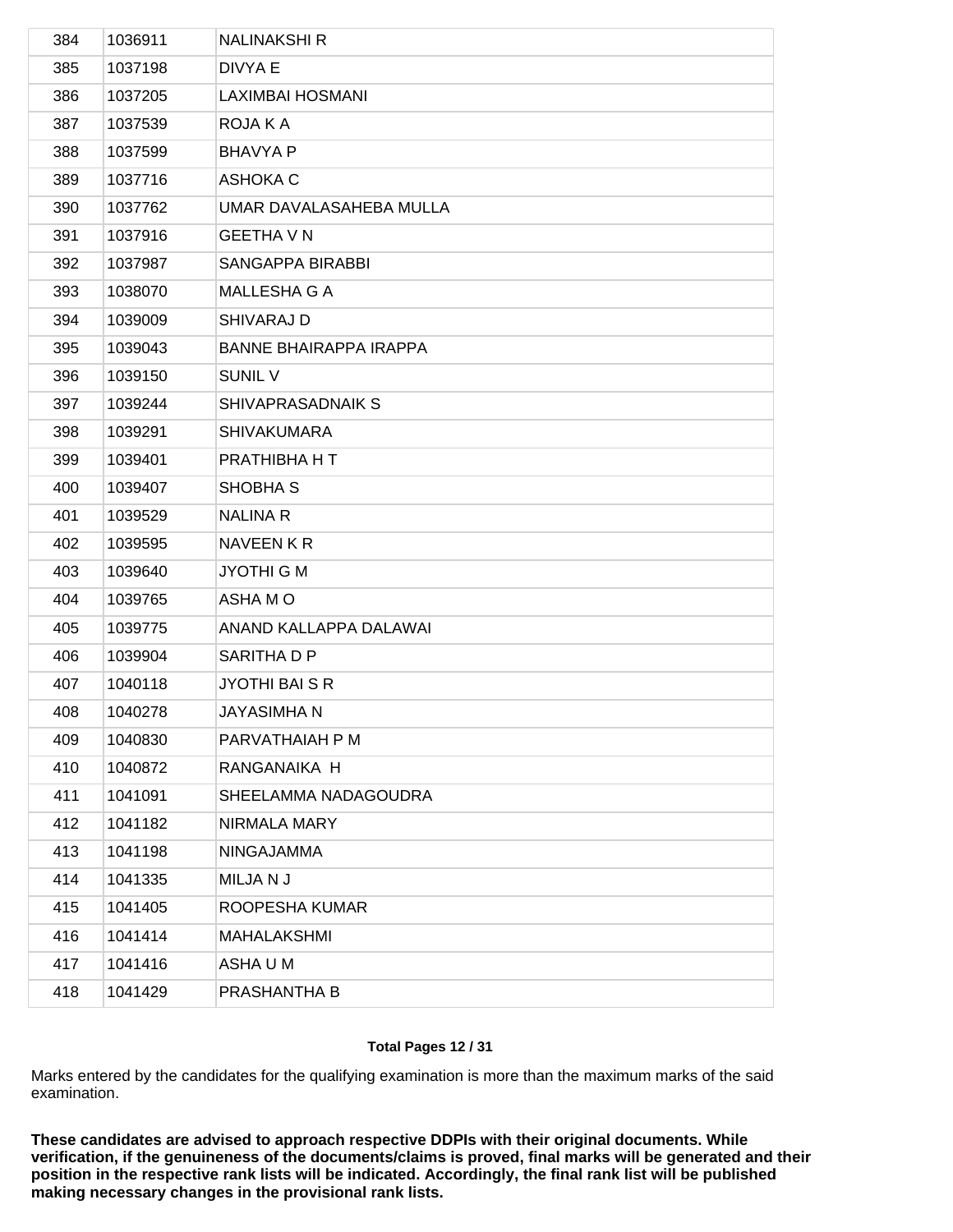| 419 | 1041558 | UMA                         |
|-----|---------|-----------------------------|
| 420 | 1041750 | ANIL KUMAR K L              |
| 421 | 1041768 | PRABHA P                    |
| 422 | 1041859 | BASAPPA YADAVANNAVAR        |
| 423 | 1041880 | <b>VEENA H C</b>            |
| 424 | 1041881 | SHAMBHAVI M P               |
| 425 | 1042003 | VANITHA                     |
| 426 | 1042252 | <b>BHARATHI B R</b>         |
| 427 | 1042304 | <b>GEETHALAKSHMI M C</b>    |
| 428 | 1042318 | <b>BHARATHKUMAR H A</b>     |
| 429 | 1042446 | SHEKHAPPA VASANTH NAIK      |
| 430 | 1042518 | <b>VIJAYALAXMI HIREMATH</b> |
| 431 | 1042689 | ANUSHA C M                  |
| 432 | 1042707 | <b>MAMATHA N D</b>          |
| 433 | 1042756 | <b>MOHAMMED SUHEEL</b>      |
| 434 | 1043035 | <b>MALATESH UDAGATTI</b>    |
| 435 | 1043101 | <b>KOTRESHA G B</b>         |
| 436 | 1043195 | <b>KANTHARAJU K P</b>       |
| 437 | 1043232 | <b>SUMANGALA</b>            |
| 438 | 1043250 | JAYASHEELA H M              |
| 439 | 1043525 | MANJUNATH AKKASALIGA        |
| 440 | 1043709 | <b>ASHOK LAMANI</b>         |
| 441 | 1044164 | <b>FAKKIRESH GONDI</b>      |
| 442 | 1044270 | <b>KUMARASWAMY S</b>        |
| 443 | 1044458 | JYOTHI ADIGA                |
| 444 | 1044519 | <b>ASHOK MEGERI</b>         |
| 445 | 1044660 | RAMESHA D                   |
| 446 | 1044918 | ADIVEPPA BHANDIWAD          |
| 447 | 1044929 | MANJUNATH TULAJAPPA ATHANI  |
| 448 | 1044994 | <b>MAHANTHESHAL</b>         |
| 449 | 1045673 | MASROORJAHAN INAMDAR        |
| 450 | 1045752 | KUSUMA A                    |
| 451 | 1045772 | RADHAMMA D                  |
| 452 | 1045804 | <b>GANGADHARA S R</b>       |
| 453 | 1045863 | <b>DUNDAPPA UGAR</b>        |
|     |         |                             |

## **Total Pages 13 / 31**

Marks entered by the candidates for the qualifying examination is more than the maximum marks of the said examination.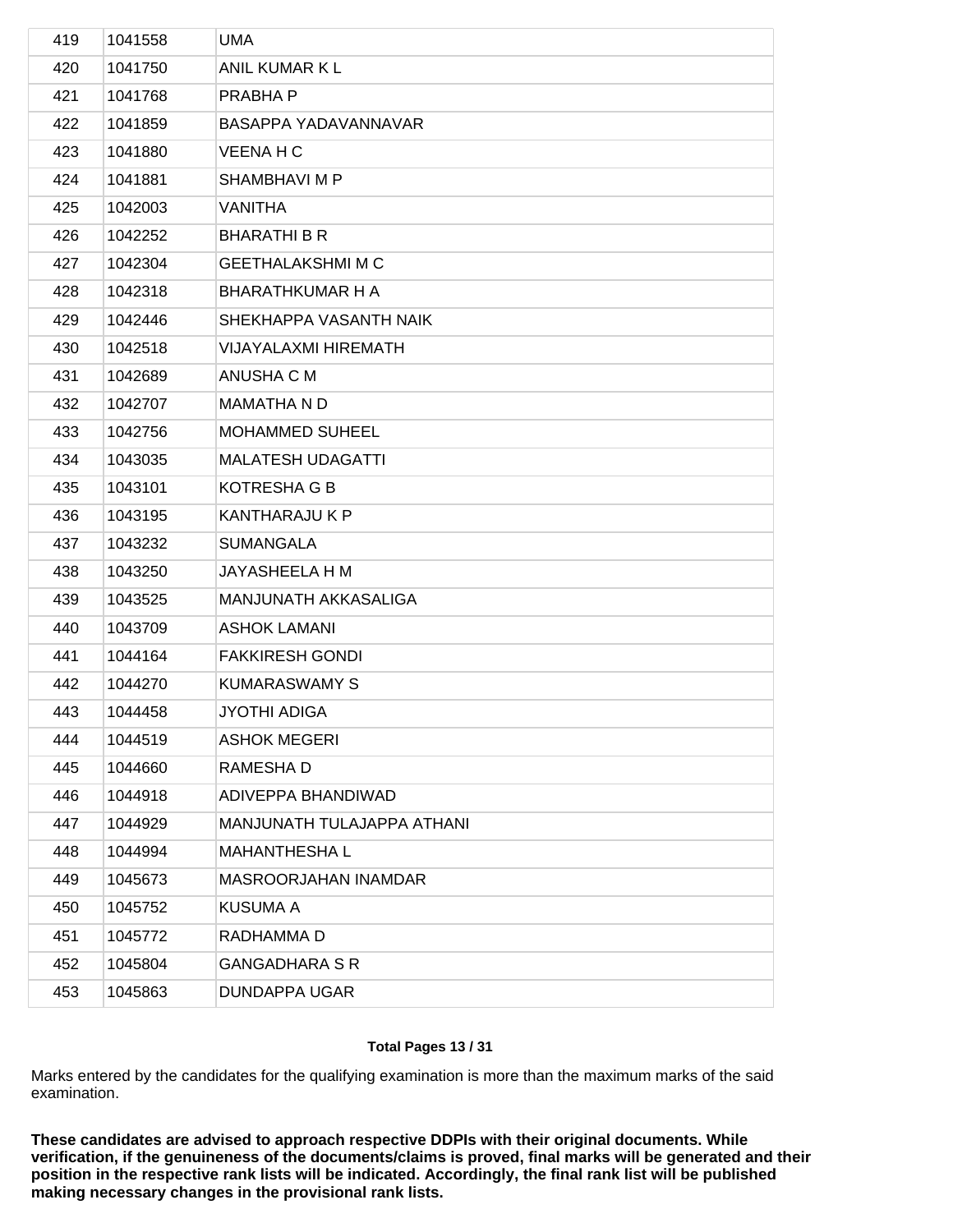| 454 | 1045911 | SHRUTI MALLIKARJUN ANJUTAGI   |
|-----|---------|-------------------------------|
| 455 | 1045991 | <b>MOHAN L B</b>              |
| 456 | 1046019 | PHILOMINA L                   |
| 457 | 1046032 | <b>KRISHNE GOWDA B S</b>      |
| 458 | 1046049 | MAHADEVAPPA TIKKOJI           |
| 459 | 1046063 | ROOPA D L                     |
| 460 | 1046118 | <b>CHARITHRA N B</b>          |
| 461 | 1046255 | PRADEEPUNK                    |
| 462 | 1046341 | RAJESH RANKALKOPPA            |
| 463 | 1046371 | NIRMALA NYAMAGOUD             |
| 464 | 1046567 | <b>MADHUT</b>                 |
| 465 | 1046772 | <b>JAVARAIAH</b>              |
| 466 | 1046813 | PRAKASHA R                    |
| 467 | 1046911 | ANNAPPA KO                    |
| 468 | 1046987 | <b>MANJUNATHA H</b>           |
| 469 | 1047445 | <b>SRIVANI MV</b>             |
| 470 | 1047542 | VASANTHAKUMARA R B            |
| 471 | 1047629 | PRADEEP H E                   |
| 472 | 1047722 | <b>NANDEESH</b>               |
| 473 | 1047820 | <b>TEJASWINI K</b>            |
| 474 | 1048001 | MALLIKARJUN                   |
| 475 | 1048005 | ABHILASHAKS                   |
| 476 | 1048471 | <b>RAMESH M C</b>             |
| 477 | 1048496 | NARAYANASWAMY M               |
| 478 | 1048685 | <b>MARUTHI G P</b>            |
| 479 | 1048797 | <b>BALESH FAKKIRAPPANAVAR</b> |
| 480 | 1048940 | RAFEEQ AHAMED                 |
| 481 | 1048970 | NARAYANA LAMANNI              |
| 482 | 1049315 | NAGARAJA D H                  |
| 483 | 1049423 | MRUTYUNJAYA S VIRAKTAMATH     |
| 484 | 1049696 | ARUNKUMAR S G                 |
| 485 | 1049700 | <b>NAGAPPA S AGADI</b>        |
| 486 | 1049730 | MRUTYUNJAYA S VIRAKTAMATH     |
| 487 | 1050190 | DANESH C                      |
| 488 | 1050227 | <b>MAREGOWDA</b>              |
|     |         |                               |

## **Total Pages 14 / 31**

Marks entered by the candidates for the qualifying examination is more than the maximum marks of the said examination.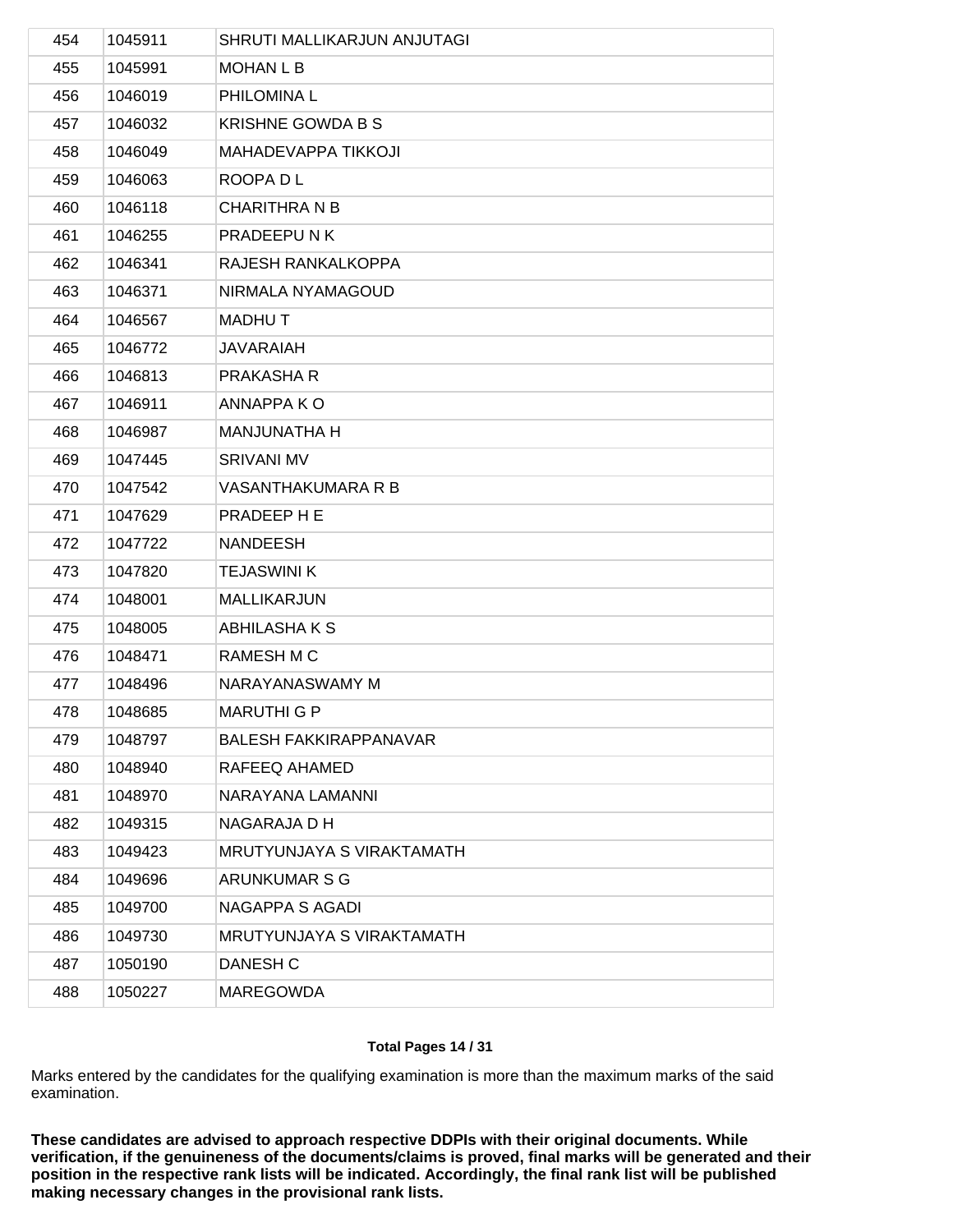| 489 | 1050312 | SHOBHA B T                     |
|-----|---------|--------------------------------|
| 490 | 1050463 | SAVITA NINGAPPA KOLLI          |
| 491 | 1050485 | <b>SHYLAJA L R</b>             |
| 492 | 1050651 | <b>INDIRA C</b>                |
| 493 | 1050661 | <b>MANJUNATHA S</b>            |
| 494 | 1050968 | PRAFULLA DODMANI               |
| 495 | 1051167 | SUNILKUMAR CHANDRAPPA KUNDARGI |
| 496 | 1051363 | ANANDA P BESTHAR               |
| 497 | 1051743 | SHANMUKHAPPA R                 |
| 498 | 1051990 | MANASA L P                     |
| 499 | 1052099 | <b>TULASI</b>                  |
| 500 | 1052130 | DODDAMMA P                     |
| 501 | 1052232 | <b>MUNIRAJU SV</b>             |
| 502 | 1052270 | <b>VENKATESHA G</b>            |
| 503 | 1052490 | <b>LOKESHKUMAR V</b>           |
| 504 | 1052563 | PRABHU H R                     |
| 505 | 1052597 | YELASANGI SANJAYKUMAR IRAPPA   |
| 506 | 1052812 | <b>MADHUBABU V</b>             |
| 507 | 1052926 | <b>TULASI C V</b>              |
| 508 | 1052946 | ARCHANA H M                    |
| 509 | 1053169 | <b>MAMATHA N</b>               |
| 510 | 1053294 | NAGESHA C                      |
| 511 | 1053422 | SANTHOSH KUMAR B P             |
| 512 | 1053555 | YALLAPPA HULLI                 |
| 513 | 1053711 | <b>ERANNA</b>                  |
| 514 | 1054112 | <b>SHRUTHIS</b>                |
| 515 | 1054156 | <b>HANUMANTHA</b>              |
| 516 | 1054174 | MALLIKARJUN ODDAR              |
| 517 | 1054234 | ROOPA <sub>S</sub>             |
| 518 | 1054341 | SHASHIKUMAR A H                |
| 519 | 1054466 | <b>RATHNAMMA S</b>             |
| 520 | 1054572 | <b>ANNAPPAR</b>                |
| 521 | 1054686 | <b>DEEPALI KAMBLE S</b>        |
| 522 | 1055043 | RADHAMMA G                     |
| 523 | 1055113 | <b>SANTOSH</b>                 |
|     |         |                                |

## **Total Pages 15 / 31**

Marks entered by the candidates for the qualifying examination is more than the maximum marks of the said examination.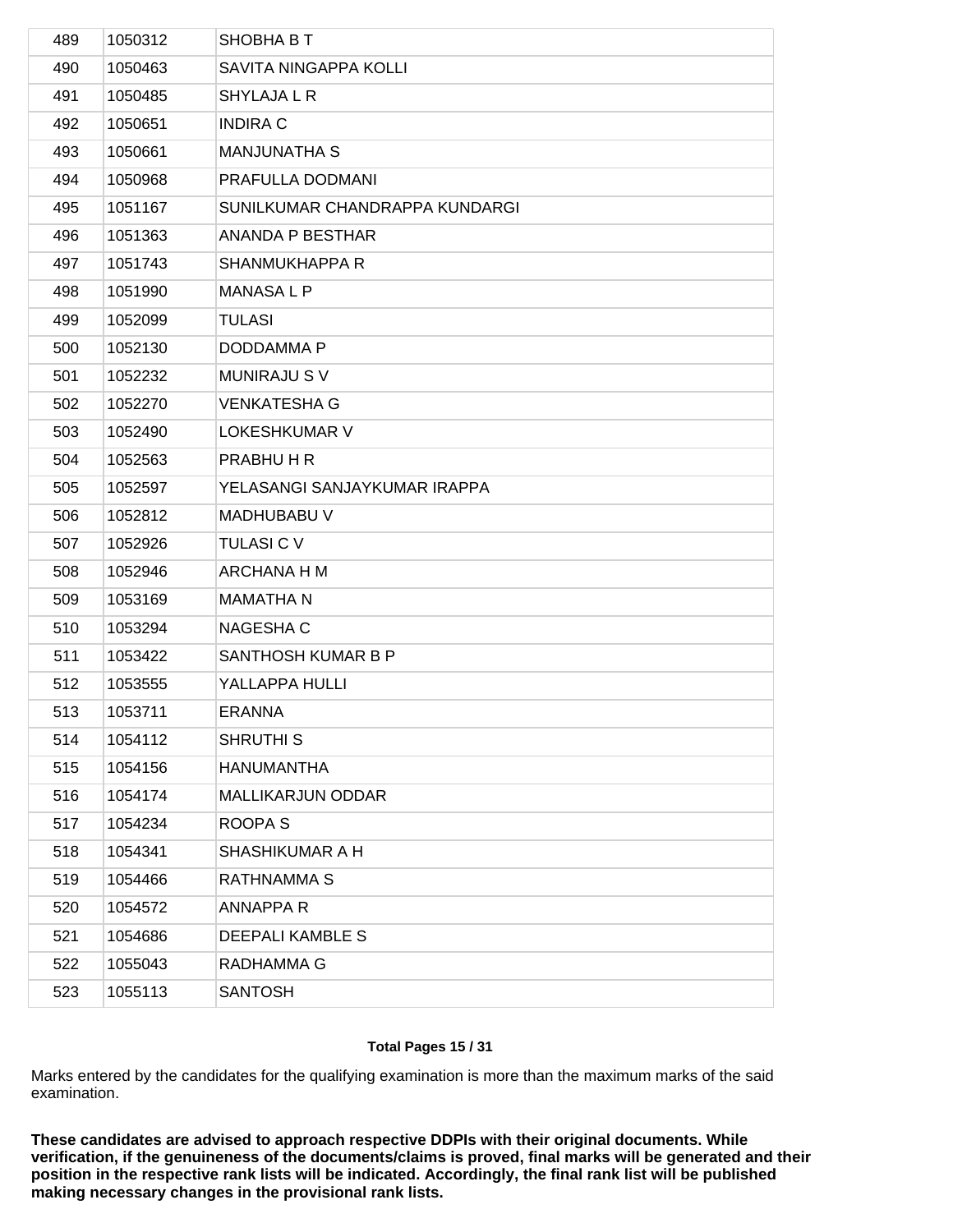| 524 | 1055462 | <b>SANJAY KULKARNI</b>     |
|-----|---------|----------------------------|
| 525 | 1055491 | VINAYAKA                   |
| 526 | 1055887 | <b>BASAVARAJ</b>           |
| 527 | 1055969 | <b>ASHOKA M</b>            |
| 528 | 1056002 | <b>HANAMAPPA PATIL</b>     |
| 529 | 1056259 | <b>BRAMHACHARIL</b>        |
| 530 | 1056267 | PRAKASH METRI              |
| 531 | 1056398 | PUSHPA T C                 |
| 532 | 1056510 | MALLIKARJUNAIAH            |
| 533 | 1056673 | <b>VEENA C R</b>           |
| 534 | 1056803 | KARUNA BASANAGOWDA PATIL   |
| 535 | 1056827 | <b>UMESHYADAV N</b>        |
| 536 | 1056922 | <b>SUMAKR</b>              |
| 537 | 1057035 | LINGARAJU B                |
| 538 | 1057327 | <b>SURESHAM</b>            |
| 539 | 1057347 | <b>NAGARAJA R</b>          |
| 540 | 1057414 | <b>SAROJINI HANCHAGI</b>   |
| 541 | 1057462 | MANJUNATHA J P             |
| 542 | 1057607 | <b>GOPALAKRISHNA M S</b>   |
| 543 | 1057623 | RAJIABANU MELINMANI        |
| 544 | 1058097 | <b>MANJUNATHA N</b>        |
| 545 | 1058211 | <b>MADHU METI</b>          |
| 546 | 1058302 | RAJESHA H                  |
| 547 | 1058308 | <b>DEEPA BENAWADI</b>      |
| 548 | 1058490 | DINESHAKS                  |
| 549 | 1058633 | <b>SWAMY KN</b>            |
| 550 | 1058848 | <b>MARY ARPITHA</b>        |
| 551 | 1059044 | PRAMILA A                  |
| 552 | 1059112 | LAXMANA H P                |
| 553 | 1059314 | SARASWATHI N               |
| 554 | 1059567 | <b>ASHWINI GUDAGANATTI</b> |
| 555 | 1059627 | <b>VIJAYAKUMARA T S</b>    |
| 556 | 1059664 | NATARAJA KS                |
| 557 | 1059699 | SHILPA K                   |
| 558 | 1059956 | <b>DINESHA B D</b>         |
|     |         |                            |

## **Total Pages 16 / 31**

Marks entered by the candidates for the qualifying examination is more than the maximum marks of the said examination.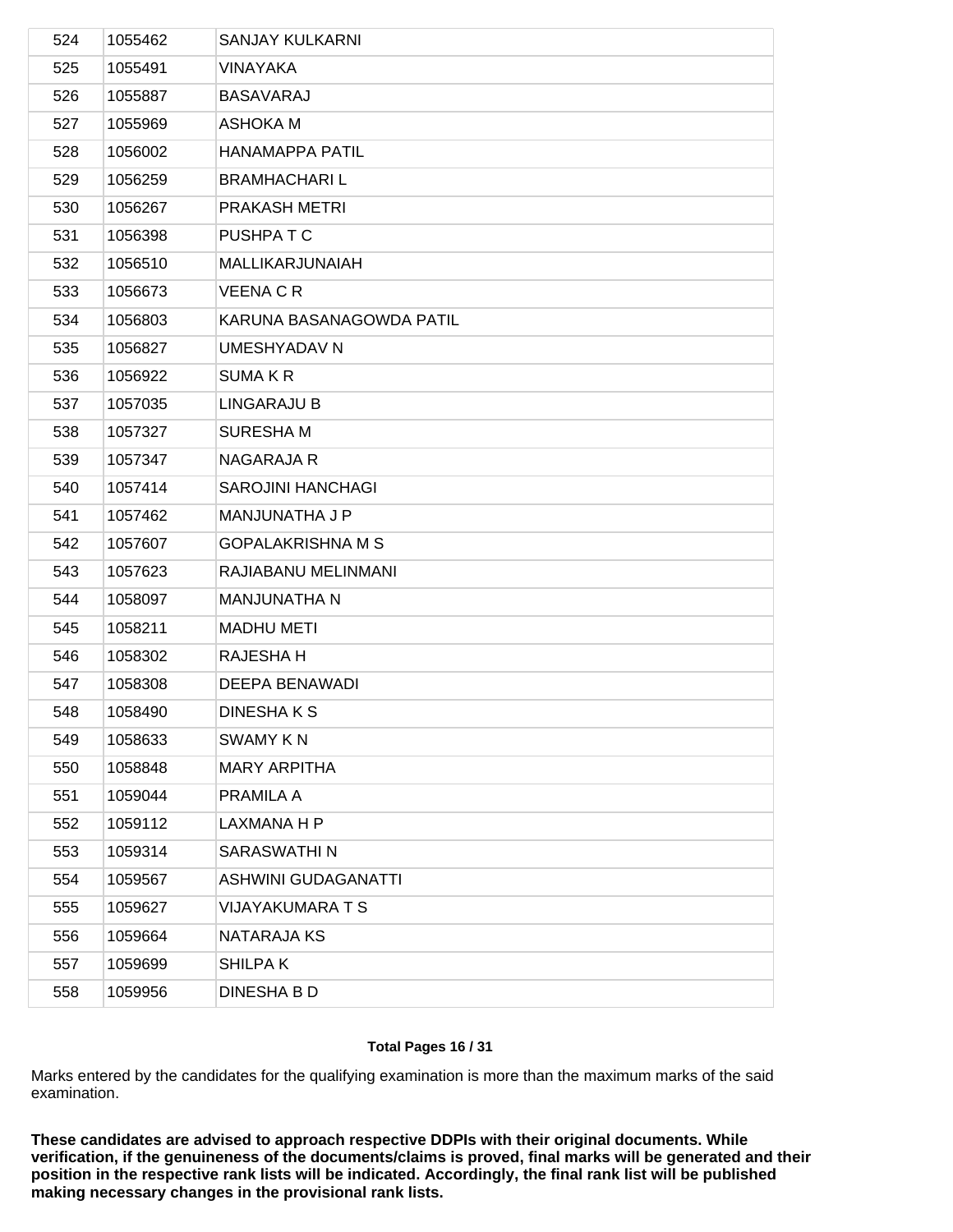| 559 | 1060407 | <b>VENKANAGOUDA K PATIL</b>  |
|-----|---------|------------------------------|
| 560 | 1060578 | <b>SHASHIKANTH</b>           |
| 561 | 1060790 | <b>PRATHIMA</b>              |
| 562 | 1060913 | <b>ARUNKUMAR</b>             |
| 563 | 1061338 | YALGURESH RAYANGAUDER        |
| 564 | 1061482 | <b>BHARGAVA HP</b>           |
| 565 | 1061646 | <b>CHAITHRA G</b>            |
| 566 | 1061753 | KANTHARAJU                   |
| 567 | 1061901 | MANGALA DEVIDAS DEVADIGA     |
| 568 | 1061989 | <b>BASAVARAJ HUBBALLI</b>    |
| 569 | 1062209 | <b>MAHANTHESH S N</b>        |
| 570 | 1062409 | <b>H RAVINDRANAIK</b>        |
| 571 | 1062473 | <b>MALAPPA</b>               |
| 572 | 1062652 | <b>MAHADEV MURCHITTI</b>     |
| 573 | 1062742 | <b>SAVITA DANDIN</b>         |
| 574 | 1062821 | <b>ANITHA R</b>              |
| 575 | 1063395 | <b>GIRISH G</b>              |
| 576 | 1063420 | <b>DEEPA SHIRAHATTIMATH</b>  |
| 577 | 1063679 | PREETHI R                    |
| 578 | 1063783 | PRADEEP H S                  |
| 579 | 1063786 | SANJOTA KOTIAL               |
| 580 | 1063876 | <b>GURUPRASAD D GHONASGI</b> |
| 581 | 1063958 | SUNEETHA G                   |
| 582 | 1063998 | USHA K P                     |
| 583 | 1064174 | <b>SUDARSHANA P</b>          |
| 584 | 1064626 | <b>HARISH G</b>              |
| 585 | 1064850 | <b>CHANDRASHEKHAR KOLI</b>   |
| 586 | 1065004 | NAGARAJA S M                 |
| 587 | 1065168 | NAGUR SHEKHAR MALLINATH      |
| 588 | 1065191 | <b>MAALASHREE</b>            |
| 589 | 1065792 | <b>KHADIRSAB CHOPADAR</b>    |
| 590 | 1065851 | MANJUNATHA B E               |
| 591 | 1065884 | RAVICHANDRA C                |
| 592 | 1065982 | NAGARAJU KM                  |
| 593 | 1066092 | MAHANTESH WADDAR             |
|     |         |                              |

# **Total Pages 17 / 31**

Marks entered by the candidates for the qualifying examination is more than the maximum marks of the said examination.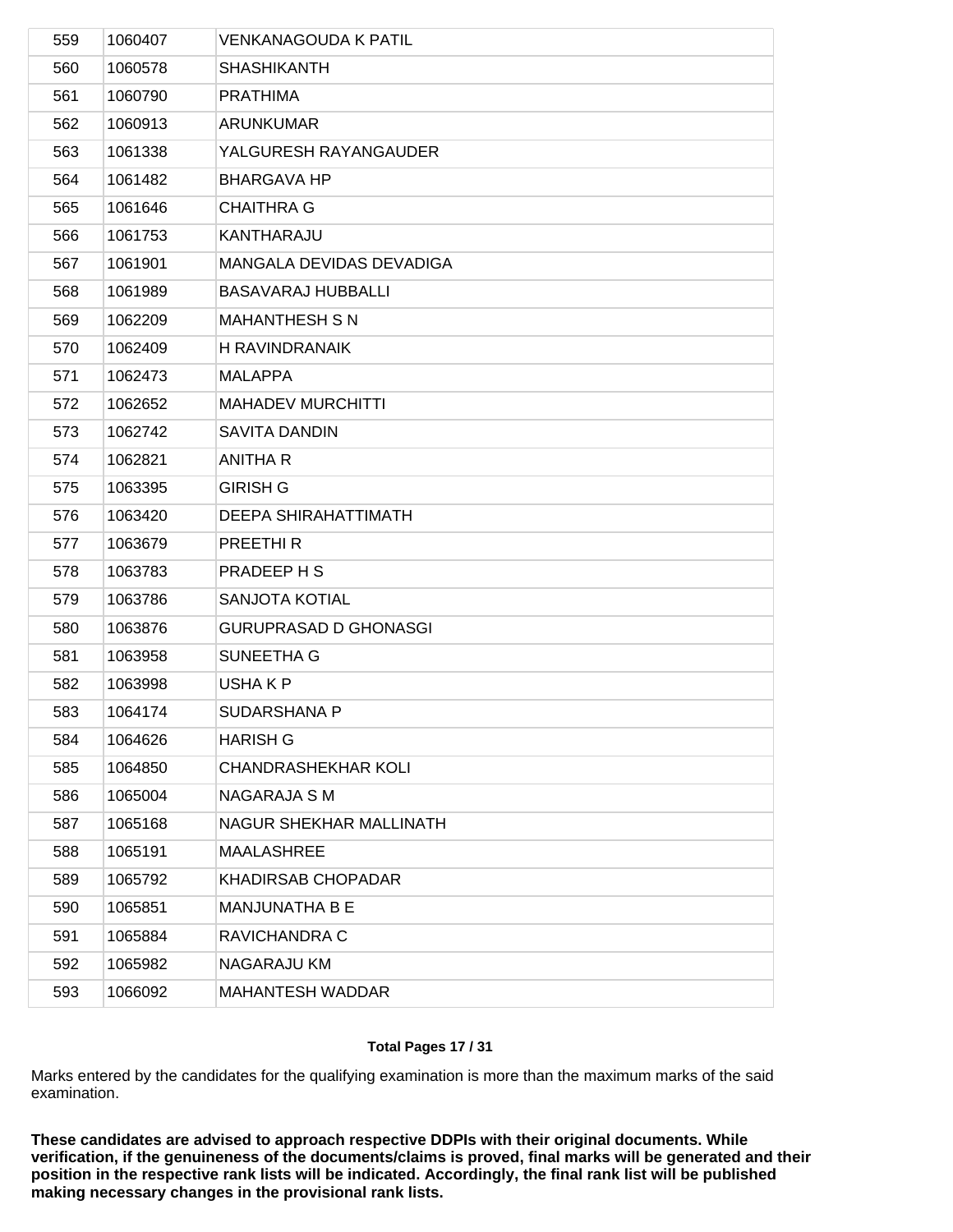| 594 | 1066122 | NAYANA B S                |
|-----|---------|---------------------------|
| 595 | 1066313 | MUTTANNA HOSAMANI         |
| 596 | 1066759 | YOGESH NAIK               |
| 597 | 1067579 | BHAVYA H C                |
| 598 | 1067673 | ROOPATS                   |
| 599 | 1067713 | <b>RAVIKUMAR K</b>        |
| 600 | 1067978 | ROOPA SOPPIN S            |
| 601 | 1068124 | RAVI A                    |
| 602 | 1068398 | <b>SUNITHA H N</b>        |
| 603 | 1068527 | <b>CHAITHRA H N</b>       |
| 604 | 1068679 | SOMANNA D                 |
| 605 | 1068700 | DAYAKAR S                 |
| 606 | 1069005 | YALLAPPA NAIKAR           |
| 607 | 1070129 | KASANAPPA LAMANI          |
| 608 | 1070175 | <b>BHAGYA G M</b>         |
| 609 | 1070247 | <b>VANITHA</b>            |
| 610 | 1070340 | <b>MAMATHA K R</b>        |
| 611 | 1070641 | <b>KUMARA D T</b>         |
| 612 | 1070696 | <b>BASAVARAJ</b>          |
| 613 | 1070756 | <b>VASANTHI K</b>         |
| 614 | 1071101 | INDIRA PRIYADARSHINI G H  |
| 615 | 1071304 | <b>MANJULA R</b>          |
| 616 | 1071352 | <b>BASAVARAJ DEVAGIRI</b> |
| 617 | 1071522 | <b>CHETHAN H G</b>        |
| 618 | 1071550 | ROOPA M R                 |
| 619 | 1071589 | <b>CHAITHRAT</b>          |
| 620 | 1071892 | ANANDAKUMAR D NIDASHESHI  |
| 621 | 1071903 | VIJAYAKUMAR N             |
| 622 | 1071921 | RENUKAMMA K D             |
| 623 | 1071925 | RAMESH LAMANI             |
| 624 | 1071975 | <b>RENUKA H T</b>         |
| 625 | 1072056 | PEERYANAIK K              |
| 626 | 1072489 | SOMESHAN                  |
| 627 | 1072646 | RATNAWWA METI             |
| 628 | 1072873 | <b>IDUDDI SUBHAS</b>      |
|     |         |                           |

## **Total Pages 18 / 31**

Marks entered by the candidates for the qualifying examination is more than the maximum marks of the said examination.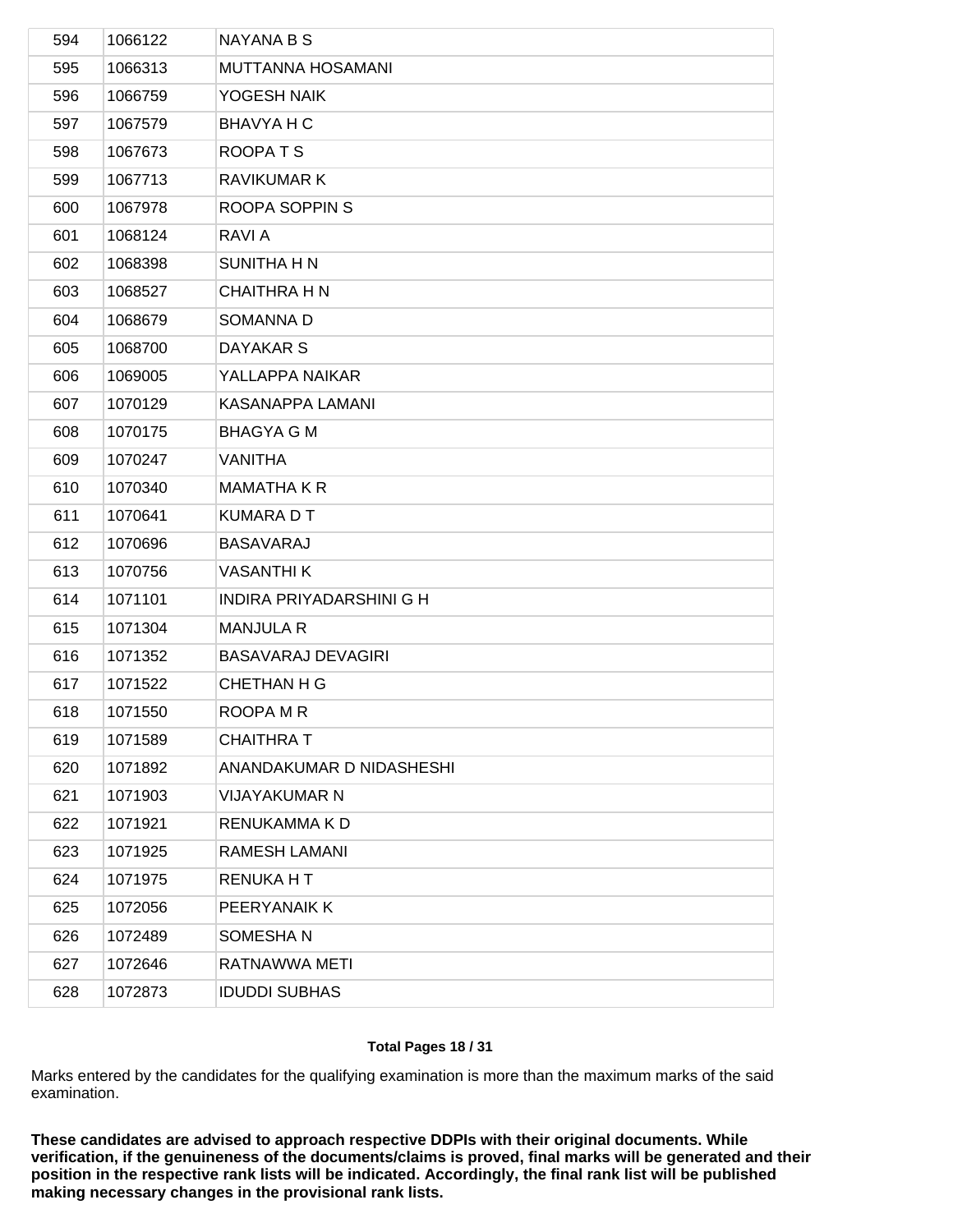| 629 | 1072961 | <b>GIRIJA N</b>             |
|-----|---------|-----------------------------|
| 630 | 1073286 | PREMA <sub>S</sub>          |
| 631 | 1073712 | <b>GIRIJA N</b>             |
| 632 | 1074166 | DATTA JADHAV                |
| 633 | 1074490 | <b>RAJU PATIL</b>           |
| 634 | 1074735 | <b>MANJUNATHA E</b>         |
| 635 | 1074928 | <b>BASAVARAJ</b>            |
| 636 | 1075132 | NAGARAJ                     |
| 637 | 1075268 | <b>MANOHARAMURTHY H B</b>   |
| 638 | 1075423 | SANTOSH TUKARAM TELAKAR     |
| 639 | 1075587 | SWAPNA M P                  |
| 640 | 1075871 | <b>SIDDAPPA</b>             |
| 641 | 1076133 | ANITA H PATAGAR             |
| 642 | 1076200 | <b>SURESH KUMAR P</b>       |
| 643 | 1076265 | SHIVALEELAMRUT HAYYAL       |
| 644 | 1076478 | <b>SHARADA HUNASHIKATTI</b> |
| 645 | 1076529 | ROOPA G N                   |
| 646 | 1076835 | <b>MEENAXI MATHAPATI</b>    |
| 647 | 1077108 | <b>MALLINATH</b>            |
| 648 | 1077263 | <b>MAMATHA S N</b>          |
| 649 | 1077328 | <b>DEEPAK</b>               |
| 650 | 1077359 | SATHEESH KUMAR D            |
| 651 | 1077406 | <b>MANJA NAIK S</b>         |
| 652 | 1077655 | <b>SURYAKANTH</b>           |
| 653 | 1077707 | <b>BHAVYALATHA L</b>        |
| 654 | 1077726 | <b>VINAYA M S</b>           |
| 655 | 1077822 | SHIVAJI TANOJAPPA JADHAV    |
| 656 | 1077863 | ASHA D N                    |
| 657 | 1078015 | <b>TUKARAM WANDAKAR</b>     |
| 658 | 1078617 | RAMYA R                     |
| 659 | 1078665 | SHRUTHI D                   |
| 660 | 1078667 | <b>SUNEETHA</b>             |
| 661 | 1078808 | MANJUNATH MALLIGAWAD        |
| 662 | 1078811 | <b>SEEMAIT</b>              |
| 663 | 1078845 | SATISHA M V                 |
|     |         |                             |

## **Total Pages 19 / 31**

Marks entered by the candidates for the qualifying examination is more than the maximum marks of the said examination.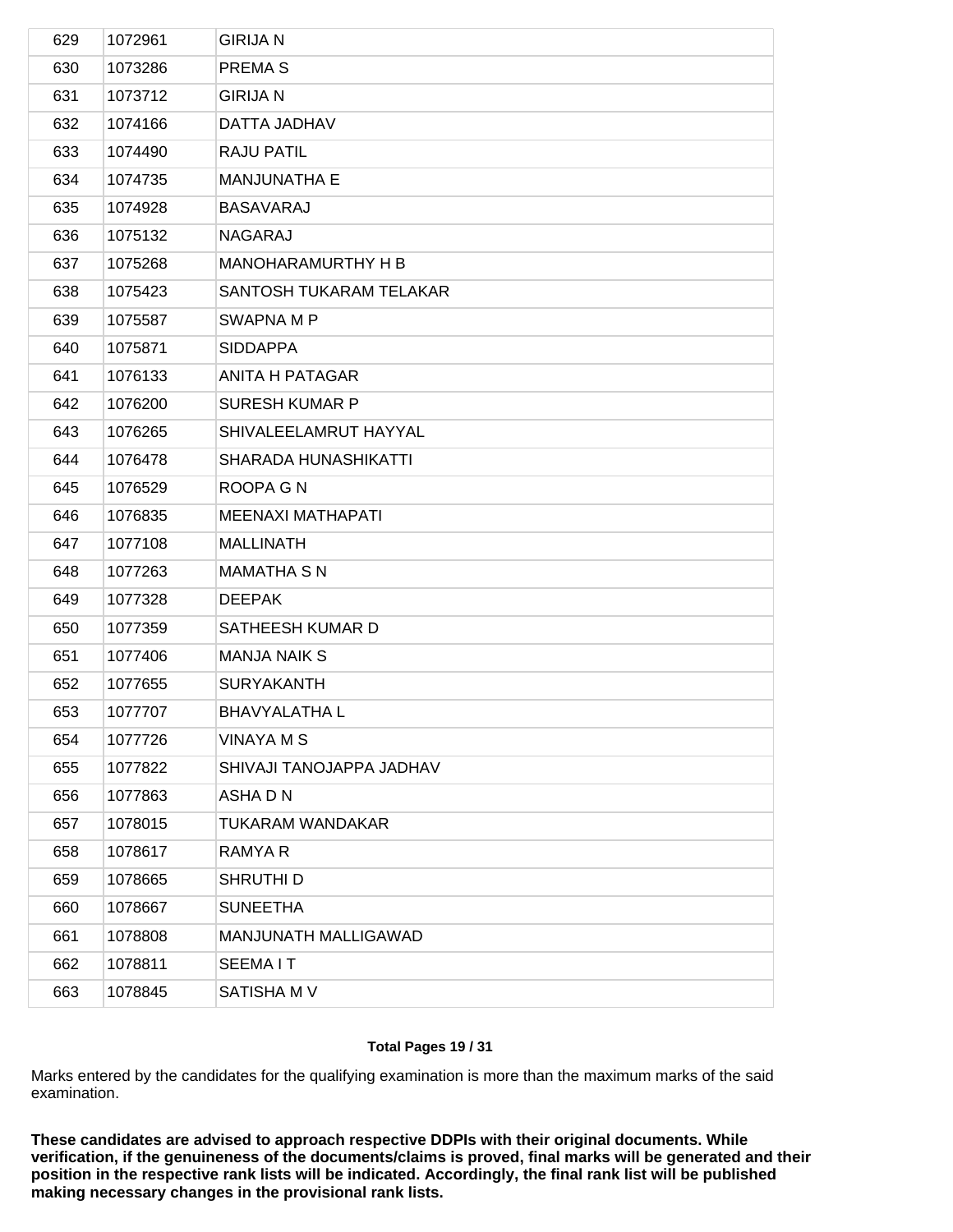| 664 | 1079243 | DEEPA B L                    |
|-----|---------|------------------------------|
| 665 | 1079427 | LOKESHA S K                  |
| 666 | 1079599 | <b>SHOUKATH K</b>            |
| 667 | 1079973 | <b>CHETHANA K</b>            |
| 668 | 1080317 | <b>SHIVAKUMAR</b>            |
| 669 | 1080332 | INDIRA PRIYADARSHINI G H     |
| 670 | 1080333 | YOGESHA J M                  |
| 671 | 1080386 | MANJAPPA K E                 |
| 672 | 1080475 | INDIRA PRIYADARSHINI G H     |
| 673 | 1080529 | <b>MURALIDHARA M</b>         |
| 674 | 1080668 | <b>SMITA ASUNDI</b>          |
| 675 | 1081128 | <b>RAMESH HAVARGI</b>        |
| 676 | 1081572 | AJEYA P                      |
| 677 | 1081624 | <b>RENUKA</b>                |
| 678 | 1081652 | ASFIYA FARHEEN F             |
| 679 | 1081720 | NIRMALA KALYANI              |
| 680 | 1081878 | RAMESHA V G                  |
| 681 | 1082050 | <b>KENCHAVEERAPPA S</b>      |
| 682 | 1082109 | <b>ANIL KUMARA S</b>         |
| 683 | 1082302 | PRAVEEN C PATIL              |
| 684 | 1082509 | PAVITHRA B                   |
| 685 | 1082531 | <b>UMESH PATTED</b>          |
| 686 | 1082540 | SOMASHEKAR T A               |
| 687 | 1082815 | <b>SHIVAPPA</b>              |
| 688 | 1082884 | NAZNEEN BANU KOTWAL          |
| 689 | 1083443 | RAMALAKSHMI H R              |
| 690 | 1083562 | REEHAN AHMED                 |
| 691 | 1083607 | KANTHARAJU G M               |
| 692 | 1083648 | <b>SUNIL D</b>               |
| 693 | 1083872 | SAINAJ N MULTANI             |
| 694 | 1084522 | <b>PUSHPA</b>                |
| 695 | 1085135 | <b>REKHAHK</b>               |
| 696 | 1085762 | <b>MAHANTESH F HALAKATTI</b> |
| 697 | 1086018 | <b>BHASKARATS</b>            |
| 698 | 1086057 | SAIFANMULK MANYAL            |
|     |         |                              |

## **Total Pages 20 / 31**

Marks entered by the candidates for the qualifying examination is more than the maximum marks of the said examination.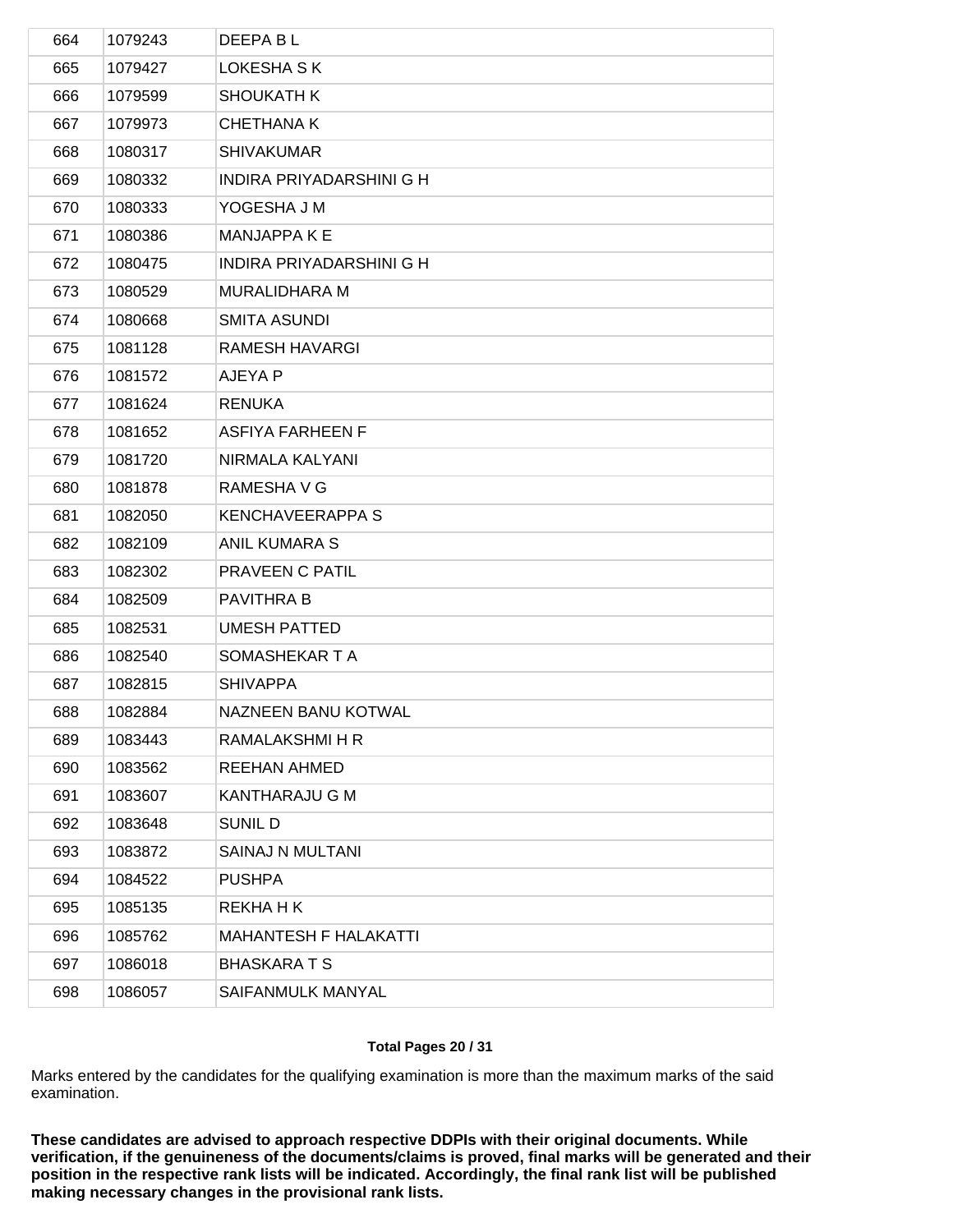| 699 | 1086320 | SUSHMA C R                  |
|-----|---------|-----------------------------|
| 700 | 1086325 | LATHAMANI C M               |
| 701 | 1086376 | RANGARAJAMMA P              |
| 702 | 1086380 | KOMALA K C                  |
| 703 | 1087371 | SHRUTI PANDAPPA RATHOD      |
| 704 | 1087379 | RAMAPPA P                   |
| 705 | 1087387 | <b>HARSHITHA S P</b>        |
| 706 | 1087483 | THASEENA BANU               |
| 707 | 1087868 | SANTOSH SHIVAPPANAVAR       |
| 708 | 1087950 | RAMESHA D K                 |
| 709 | 1088050 | HANUMANTHARAJU K H          |
| 710 | 1088085 | <b>BHIMASHANKAR BIRADAR</b> |
| 711 | 1088293 | ASHWINI URF KAVYASHRI HATTI |
| 712 | 1088352 | <b>MARUTHI H H</b>          |
| 713 | 1088392 | RAVI KUMARA A C             |
| 714 | 1088625 | <b>RENUKAL</b>              |
| 715 | 1089240 | ROOPA P                     |
| 716 | 1089300 | JAGADEESHA A                |
| 717 | 1089493 | <b>FAKIRAPPA METI S</b>     |
| 718 | 1089575 | <b>SUJATA SULAKUDE</b>      |
| 719 | 1089638 | <b>MAHEBOOB CHAKRI</b>      |
| 720 | 1090208 | <b>GURUPRASAD M S</b>       |
| 721 | 1090536 | RAMESHA E                   |
| 722 | 1090701 | SHASHIKUMAR A KOLURAGI      |
| 723 | 1090718 | KRISHNA MURTHY M V          |
| 724 | 1092050 | <b>VENKATA RAMAPPA G</b>    |
| 725 | 1092169 | NAGESHA S                   |
| 726 | 1092277 | RAJESH C                    |
| 727 | 1092877 | SANMUKAH E                  |
| 728 | 1092880 | <b>KAVITHA B K</b>          |
| 729 | 1092963 | <b>GANGARAJU S</b>          |
| 730 | 1092979 | YOGESHPPA D                 |
| 731 | 1093123 | SHREEKANT RATHOD            |
| 732 | 1093137 | <b>KASHINATH ALMEL</b>      |
| 733 | 1093280 | MOHAMED RIZWAN              |
|     |         |                             |

## **Total Pages 21 / 31**

Marks entered by the candidates for the qualifying examination is more than the maximum marks of the said examination.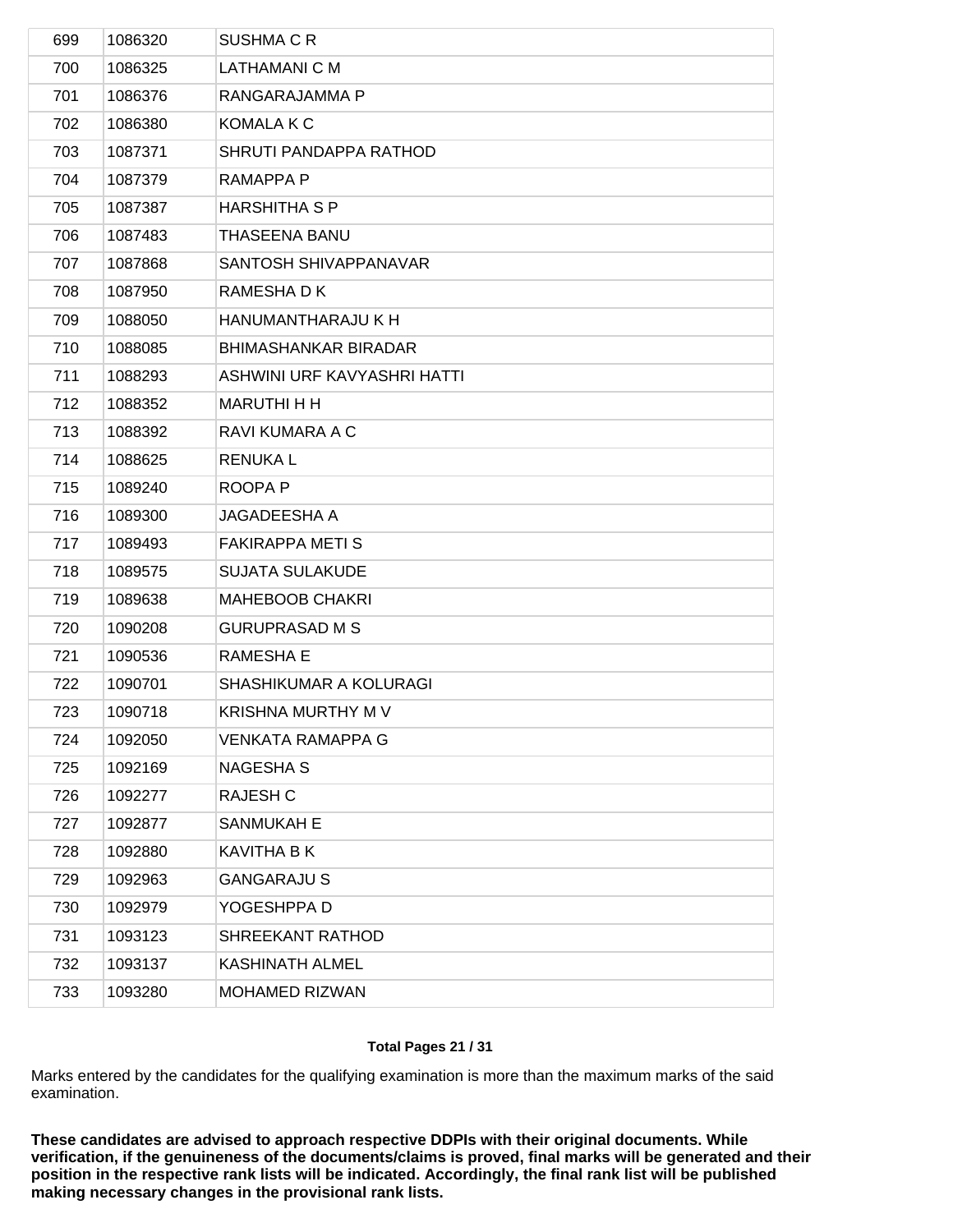| 734 | 1093314 | RAJASHEKARA                |
|-----|---------|----------------------------|
| 735 | 1093423 | <b>ASHARANI M</b>          |
| 736 | 1093516 | <b>RAGHUL</b>              |
| 737 | 1093732 | <b>AMRUTHAKP</b>           |
| 738 | 1093841 | NAMITHA H S                |
| 739 | 1094072 | LOKESH L D                 |
| 740 | 1094231 | ASHWINI M Y                |
| 741 | 1094582 | RAJENDRA KUMAR             |
| 742 | 1094802 | <b>SURYAKANTH</b>          |
| 743 | 1094835 | AKSHATHA H B               |
| 744 | 1094885 | ANANDA A                   |
| 745 | 1095050 | <b>ANIL RATHOD</b>         |
| 746 | 1095179 | <b>SUKANYA M V</b>         |
| 747 | 1095559 | PUSHPA SHANKARAPPA SUNAGAD |
| 748 | 1095888 | MANJUNATH SUKASARE         |
| 749 | 1096044 | SHIVAPPA MADALE            |
| 750 | 1096045 | MOHAMMED EJAZ KHAN         |
| 751 | 1096081 | <b>VINUTA NAYAK</b>        |
| 752 | 1096082 | NAVEENA SHETTY             |
| 753 | 1096149 | NAMADAS JADHAV             |
| 754 | 1096232 | RUPA J P                   |
| 755 | 1097132 | RANGANATHA S               |
| 756 | 1097276 | <b>RAVIK</b>               |
| 757 | 1097355 | KRISHNAJI KULAKARNI        |
| 758 | 1097408 | SHRUTHI P K                |
| 759 | 1097578 | <b>MANJULA R</b>           |
| 760 | 1098026 | <b>CHANDAPPA</b>           |
| 761 | 1098599 | MANJUNATHA M               |
| 762 | 1098711 | <b>SRINIVASAIAH R</b>      |
| 763 | 1098977 | SAROJA KARAVEERAMATH       |
| 764 | 1099552 | <b>ASHWINI C</b>           |
| 765 | 1100015 | PURUSHOTHAMA MN            |
| 766 | 1100020 | MUTTAPPA CHALAWADI         |
| 767 | 1100237 | <b>SAVITHA P</b>           |
| 768 | 1100862 | NAGARAJA A                 |
|     |         |                            |

## **Total Pages 22 / 31**

Marks entered by the candidates for the qualifying examination is more than the maximum marks of the said examination.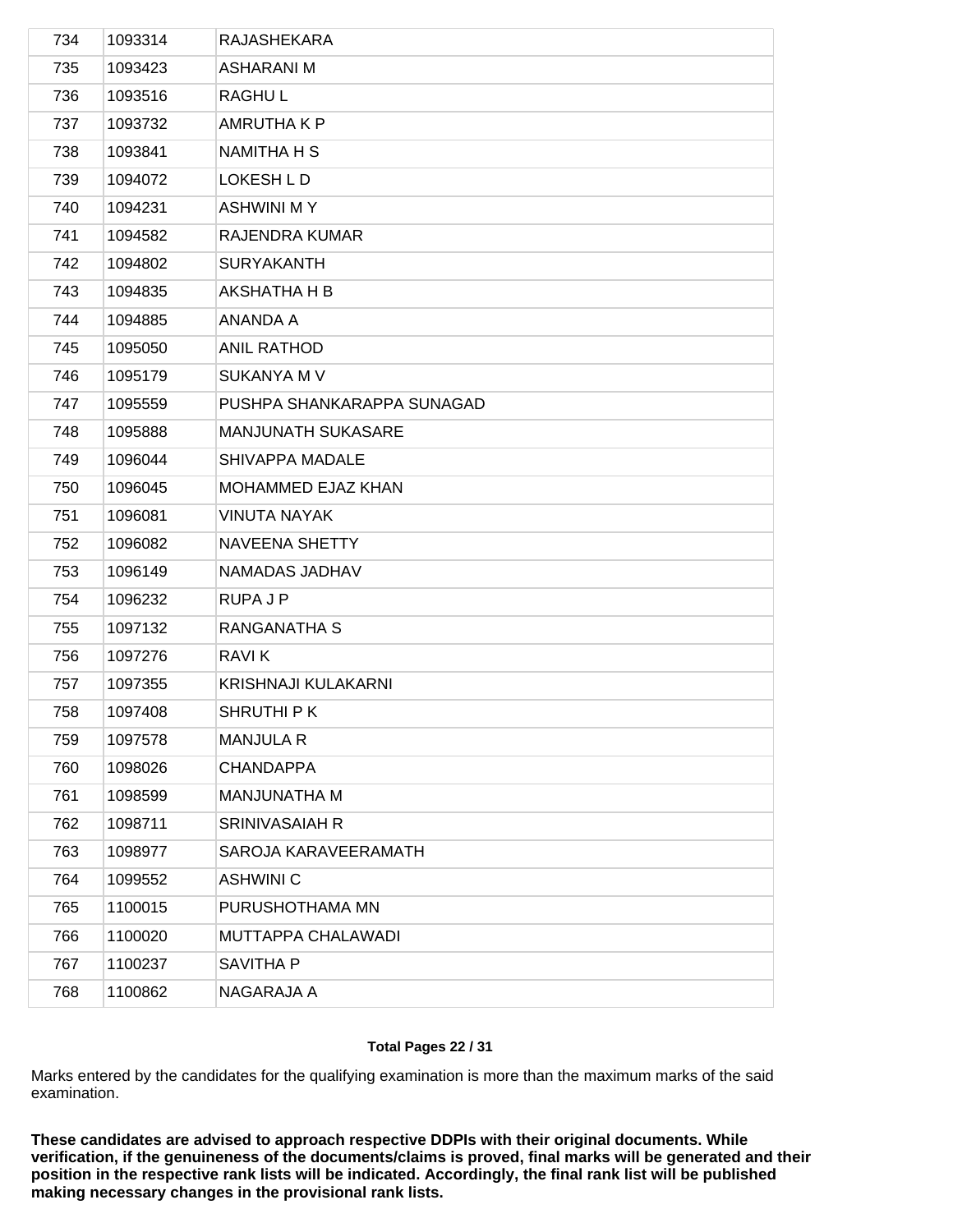| 769 | 1101638 | RAVI HANAMANTH SUNAGAR       |
|-----|---------|------------------------------|
| 770 | 1102239 | JAREENA NANNESAB DAVALNAVAR  |
| 771 | 1102377 | <b>GANGAMMA NAYAK</b>        |
| 772 | 1102924 | <b>MONISHA</b>               |
| 773 | 1102957 | RAJA CHIMMANKATTI            |
| 774 | 1103027 | DAYANANDA G                  |
| 775 | 1103116 | ANITHA A M                   |
| 776 | 1103220 | SANTHOSHA KUMARA H B         |
| 777 | 1103343 | <b>HEMA M S</b>              |
| 778 | 1104332 | <b>GURURAJ</b>               |
| 779 | 1104460 | JAYAPRAKASHA M               |
| 780 | 1105348 | <b>ANGADI SHAMBULING</b>     |
| 781 | 2000964 | <b>GEETA</b>                 |
| 782 | 2001166 | YANKANNA                     |
| 783 | 2001235 | <b>SHASHIKALA</b>            |
| 784 | 2001311 | SHOBHA BAI B                 |
| 785 | 2001472 | <b>SHIVARAM</b>              |
| 786 | 2001547 | <b>GAVISIDDAPPA</b>          |
| 787 | 2001881 | <b>ISLAVATH KOTRESHANAIK</b> |
| 788 | 2002136 | <b>RAMESH</b>                |
| 789 | 2002273 | <b>KHEMANAIK</b>             |
| 790 | 2002617 | <b>PRABHU</b>                |
| 791 | 2003023 | <b>REKHA</b>                 |
| 792 | 2003104 | RAJESHREE MAINDARGI          |
| 793 | 2003130 | <b>RAVICHANDRA</b>           |
| 794 | 2003475 | VIRUPAXAPPA J                |
| 795 | 2003517 | RAVIKUMAR M                  |
| 796 | 2003629 | ANILAMMA                     |
| 797 | 2003910 | <b>SHRIKANT</b>              |
| 798 | 2003982 | <b>LAKSHMAN</b>              |
| 799 | 2004099 | <b>SHRUTHI</b>               |
| 800 | 2004134 | <b>MURTHI NAIK S</b>         |
| 801 | 2004340 | <b>MUTTAMMA</b>              |
| 802 | 2004752 | <b>ADIVEPPA</b>              |
| 803 | 2004760 | HANUMANTHA RAO M             |
|     |         |                              |

## **Total Pages 23 / 31**

Marks entered by the candidates for the qualifying examination is more than the maximum marks of the said examination.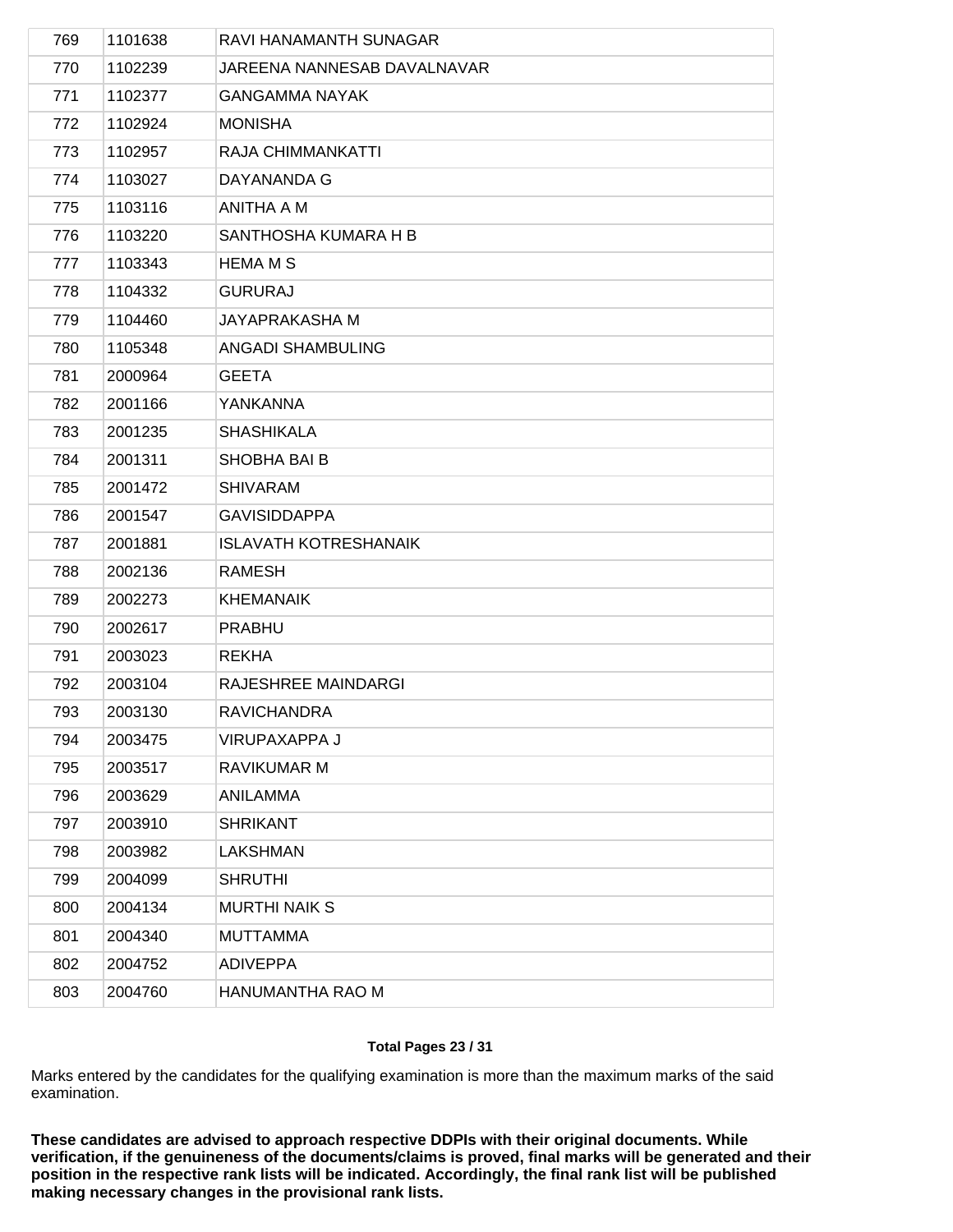| 804 | 2004770 | <b>SHIVAKUMAR</b>       |
|-----|---------|-------------------------|
| 805 | 2004773 | <b>ANANDA</b>           |
| 806 | 2005192 | <b>MAHALAKSHMI J</b>    |
| 807 | 2005335 | <b>UMAMAHESHWARI</b>    |
| 808 | 2005471 | <b>REKHA</b>            |
| 809 | 2005634 | <b>CHAITRA</b>          |
| 810 | 2005682 | <b>MANJULA</b>          |
| 811 | 2005692 | <b>GEETA</b>            |
| 812 | 2005779 | <b>MAHADEVA</b>         |
| 813 | 2006041 | <b>GIRIJA DEVI N</b>    |
| 814 | 2006508 | SAVITHRI S MEGALAMANI   |
| 815 | 2006541 | SHARANABASSAPPA         |
| 816 | 2006734 | NARAYANA                |
| 817 | 2006797 | <b>DEEPA</b>            |
| 818 | 2006984 | <b>BHAGYALAXMI</b>      |
| 819 | 2007039 | PRASAD K                |
| 820 | 2007379 | <b>MANANDA ITAGI</b>    |
| 821 | 2007611 | <b>HEMAVATI NOUBADY</b> |
| 822 | 2007675 | <b>JYOTHI</b>           |
| 823 | 2007809 | <b>PEEKEPPA</b>         |
| 824 | 2007984 | <b>SRIKANT</b>          |
| 825 | 2007994 | <b>SWAPNA KM</b>        |
| 826 | 2008404 | <b>KUPENDRA</b>         |
| 827 | 2008551 | <b>SHANMUKHAPPA R</b>   |
| 828 | 2008728 | KONDERAGURURAJA         |
| 829 | 2009097 | <b>PUSHPA</b>           |
| 830 | 2009238 | <b>PUSHPA</b>           |
| 831 | 2009293 | <b>SHARANAPPA</b>       |
| 832 | 2009419 | <b>AMRUTA</b>           |
| 833 | 2010299 | KASHIBAI                |
| 834 | 2011274 | VIJAYALAXMI             |
| 835 | 2011464 | <b>DURUGAPPA</b>        |
| 836 | 2011579 | NEELAGANGA              |
| 837 | 2011939 | ANDANA GOWDA            |
| 838 | 2011962 | <b>TAYAPPA</b>          |
|     |         |                         |

## **Total Pages 24 / 31**

Marks entered by the candidates for the qualifying examination is more than the maximum marks of the said examination.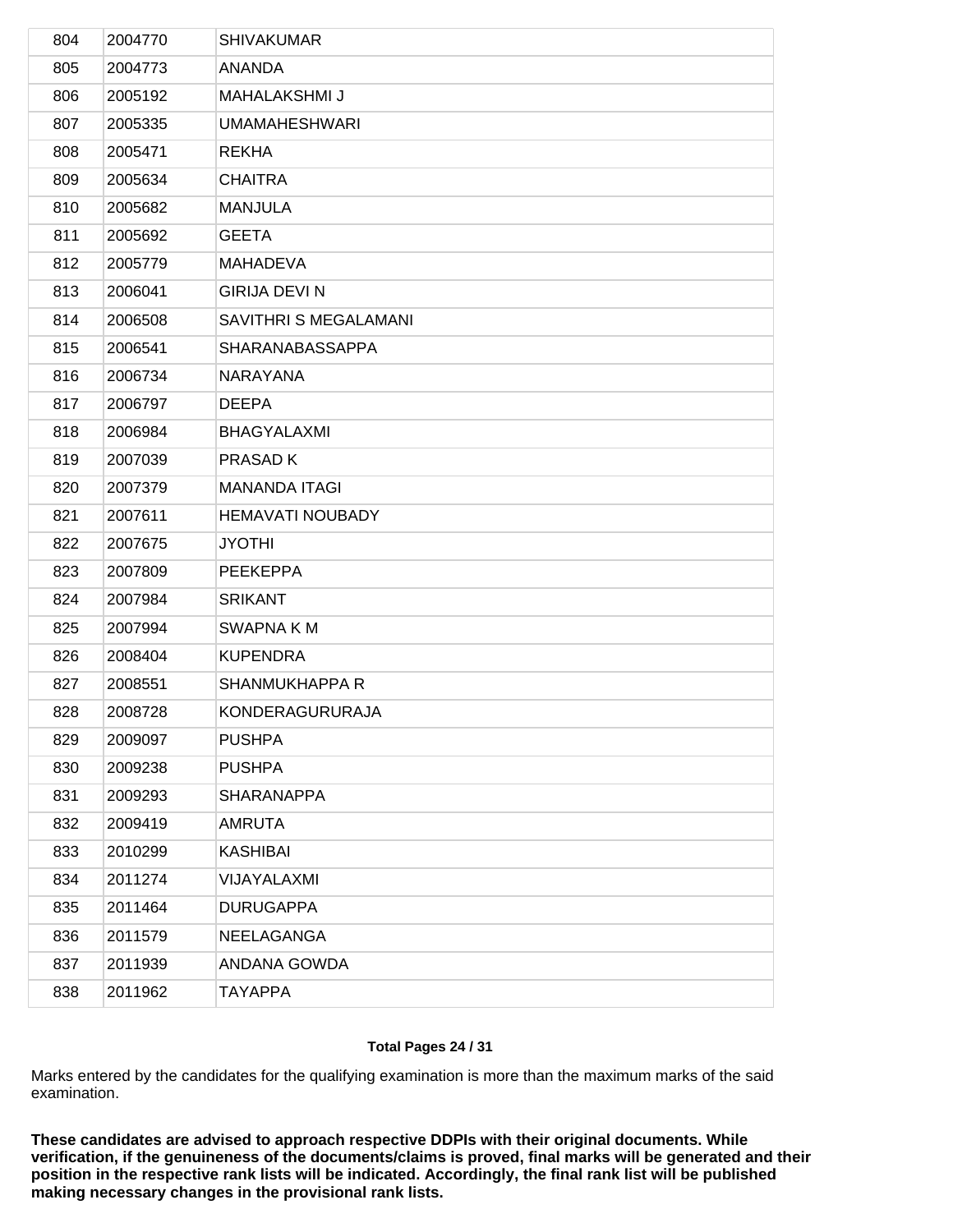| 839 | 2012391 | <b>HUSENAPPA</b>         |
|-----|---------|--------------------------|
| 840 | 2012404 | RANGANAYAKARA LALITHAMMA |
| 841 | 2012448 | NAGARAJ PUJARI           |
| 842 | 2012734 | <b>SANTOSH KUMAR</b>     |
| 843 | 2012936 | ANITA                    |
| 844 | 2012951 | <b>MOUNESHWARI</b>       |
| 845 | 2012969 | <b>NARAHARI</b>          |
| 846 | 2013414 | ANURADHA                 |
| 847 | 2013651 | <b>BASAVARAJ</b>         |
| 848 | 2013698 | <b>SHREESHAIL</b>        |
| 849 | 2014279 | <b>SANGEETA</b>          |
| 850 | 2014463 | <b>VEERAMMA B</b>        |
| 851 | 2014688 | AISHA SIDDIQA            |
| 852 | 2015282 | <b>SIDDHAPPA</b>         |
| 853 | 2015386 | <b>SUBHADRA</b>          |
| 854 | 2015761 | <b>LOKESHA M</b>         |
| 855 | 2016723 | <b>SRISAIL MADANI</b>    |
| 856 | 2016734 | <b>SATEESHKUMAR</b>      |
| 857 | 2016764 | ANANDA                   |
| 858 | 2016871 | NAGABHUSHANAYYA          |
| 859 | 2017326 | PRADEEP KUMAR            |
| 860 | 2018016 | MAHANTAPPA               |
| 861 | 2018392 | <b>VENKATRAO</b>         |
| 862 | 2018540 | <b>SHARANAMMA</b>        |
| 863 | 2018705 | SHARANAPPA CHILAVADGI    |
| 864 | 2018921 | <b>SHARANAPPA</b>        |
| 865 | 2019505 | <b>CHANDAPPA</b>         |
| 866 | 2019825 | <b>SHANKAR S</b>         |
| 867 | 2019906 | <b>HULAGAPPA</b>         |
| 868 | 2020058 | SHARANA BASAPPA          |
| 869 | 2020122 | SHARANA BASAPPA          |
| 870 | 2020205 | <b>PREMLATA</b>          |
| 871 | 2020306 | <b>ANURADHA</b>          |
| 872 | 2020427 | <b>TUKKAPPA</b>          |
| 873 | 2020597 | <b>LAKSHMIKANTH</b>      |
|     |         |                          |

## **Total Pages 25 / 31**

Marks entered by the candidates for the qualifying examination is more than the maximum marks of the said examination.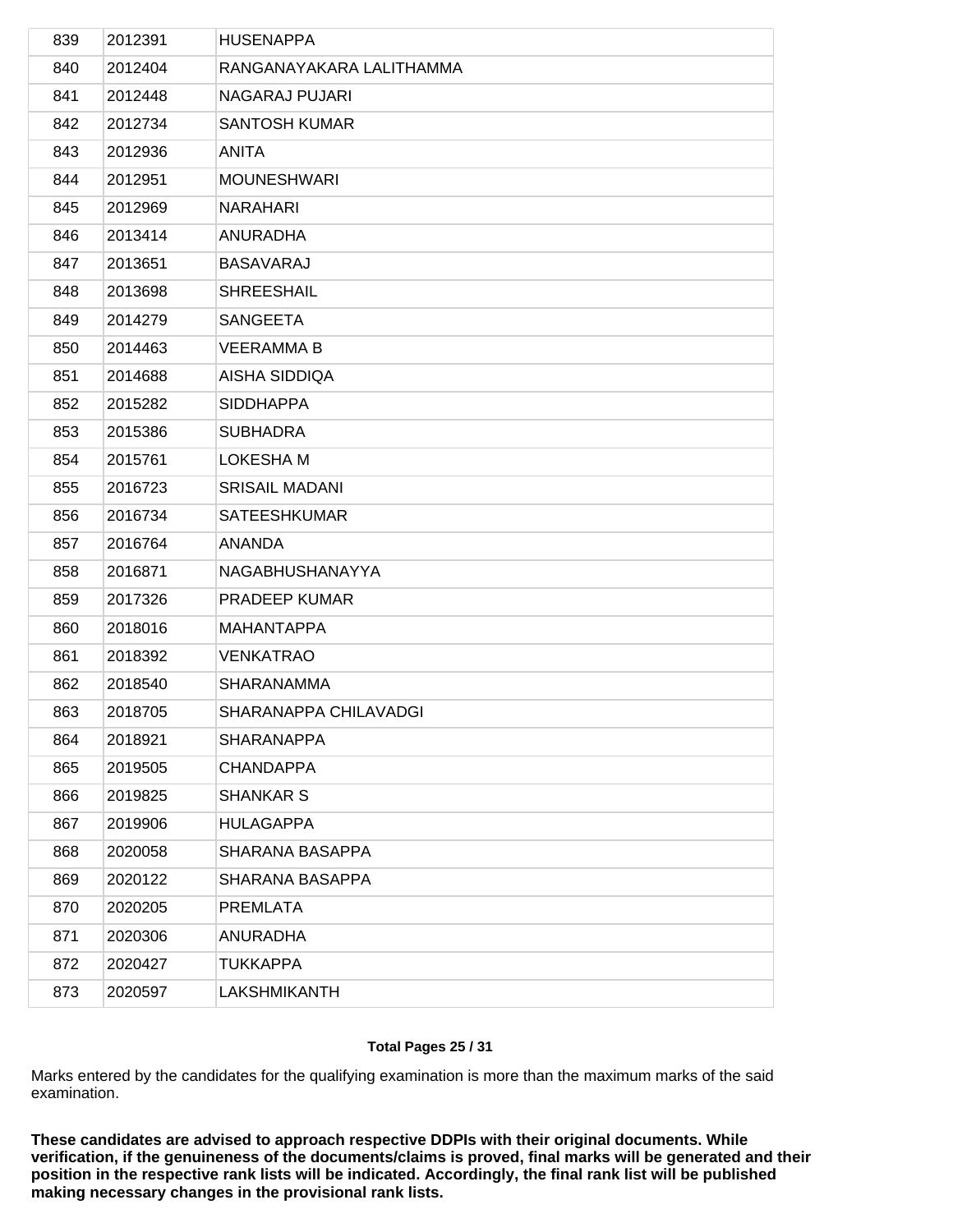| 874 | 2020711 | <b>BABU</b>                  |
|-----|---------|------------------------------|
| 875 | 2021094 | <b>TUKKAPPA</b>              |
| 876 | 2021150 | <b>VENKATESH B</b>           |
| 877 | 2021454 | <b>MAHADEVI GUDISALI</b>     |
| 878 | 2021525 | <b>MAREPPA</b>               |
| 879 | 2021580 | <b>MAHADEVI GUDISALI</b>     |
| 880 | 2021610 | MARENNA A K                  |
| 881 | 2021641 | <b>MAHADEVI GUDISALI</b>     |
| 882 | 2021657 | <b>SHAMANNA</b>              |
| 883 | 2022062 | <b>REVAMMA</b>               |
| 884 | 2022110 | ASHWINI URF KAVYASHRI HATTI  |
| 885 | 2022225 | <b>SUNEEL N</b>              |
| 886 | 2022814 | <b>CHENNABASAVA</b>          |
| 887 | 2023647 | SHARADALATA AMAYYA MATH      |
| 888 | 2024014 | DEEPAR                       |
| 889 | 2024987 | <b>HOSURU DEEPIKA</b>        |
| 890 | 2025077 | <b>LAKSHMANA H</b>           |
| 891 | 2025620 | <b>MALLIKARJUN KATTIMANI</b> |
| 892 | 3000142 | NAGARAJ KALABURGI            |
| 893 | 3000219 | NAGARAJ KALABURGI            |
| 894 | 3000321 | <b>RAVINDRA S</b>            |
| 895 | 3000394 | LINGARAJU M H                |
| 896 | 3000413 | <b>SANTOSH CHINI</b>         |
| 897 | 3000438 | <b>GIRISHA G T</b>           |
| 898 | 3000518 | <b>GANGAMMA</b>              |
| 899 | 3000535 | <b>GANGADHARA N</b>          |
| 900 | 3000699 | SOMASHEKARAIAH S P           |
| 901 | 3000726 | <b>LAKSHMI C G</b>           |
| 902 | 3000745 | YOGANANDA M B                |
| 903 | 3000888 | <b>SAVITA UMACHAGI</b>       |
| 904 | 3000946 | MUHAMMED FASEEH ULLAH        |
| 905 | 3001033 | SADGURUNATH KOLAKAR          |
| 906 | 3001149 | <b>SRIRAMAIAH</b>            |
| 907 | 3001204 | <b>SATISH NAIK</b>           |
| 908 | 3001349 | NAGARATHNA M                 |
|     |         |                              |

## **Total Pages 26 / 31**

Marks entered by the candidates for the qualifying examination is more than the maximum marks of the said examination.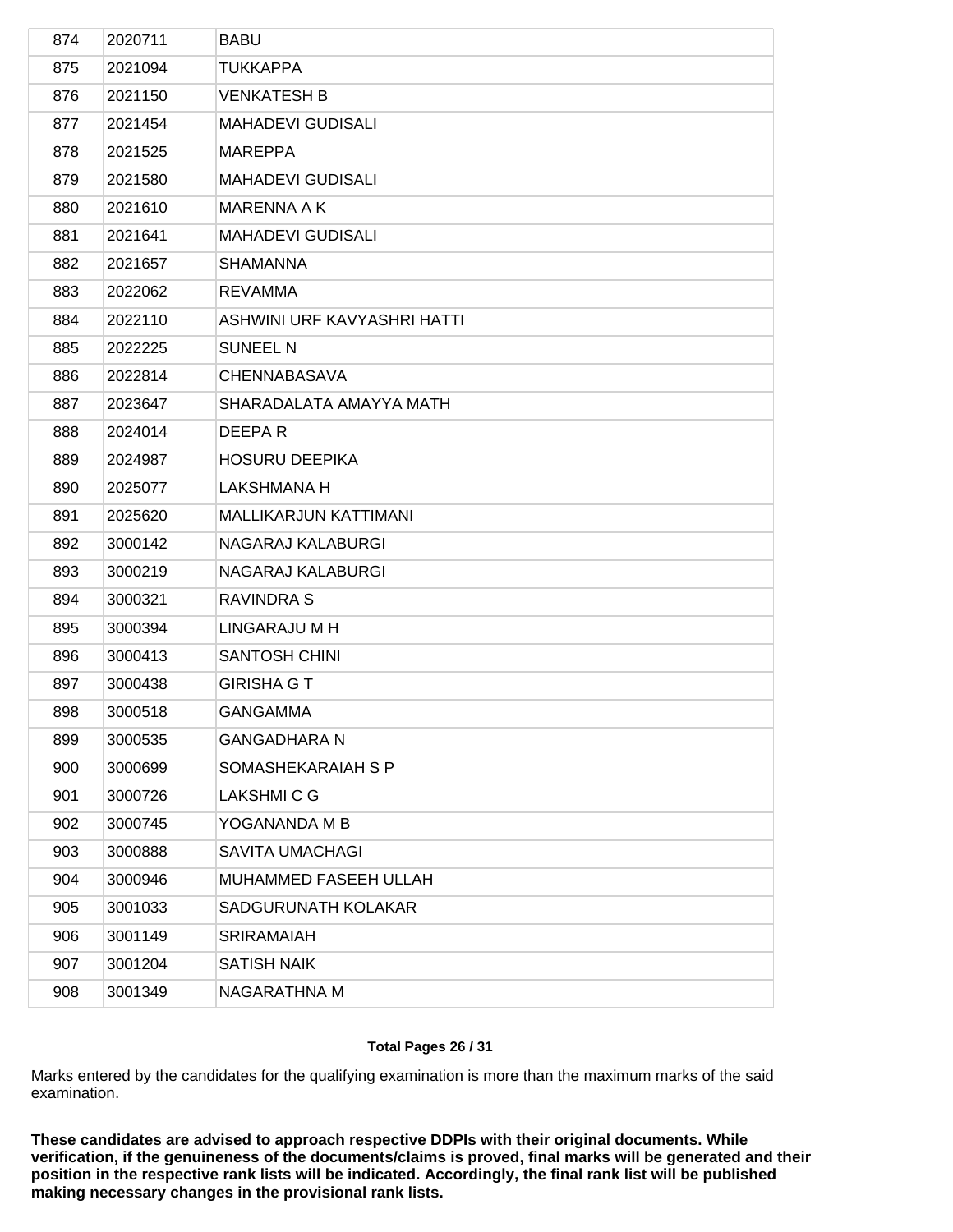| 909 | 3001450 | DEEPA NAIKAR                  |
|-----|---------|-------------------------------|
| 910 | 3001476 | ANILAMMA                      |
| 911 | 3001549 | PRIYA JEVARAGI                |
| 912 | 3001687 | NAGARAJA T                    |
| 913 | 3001750 | <b>GOPINATH B A</b>           |
| 914 | 3001765 | RAMADAS BHAJANTRI             |
| 915 | 3001867 | <b>RUDRESHAH</b>              |
| 916 | 3001996 | <b>SHRUTHI G</b>              |
| 917 | 3002076 | PRUTHVIRAJA R                 |
| 918 | 3002203 | PRAKASH H                     |
| 919 | 3002307 | THIPPESHAPPA R                |
| 920 | 3002318 | <b>BHARGAVIR</b>              |
| 921 | 3002337 | DYAMANNA R                    |
| 922 | 3002542 | KAVITA G AJJANAVARA           |
| 923 | 3002644 | ARUNAKUMAR T L                |
| 924 | 3002917 | ANNAPPA N H                   |
| 925 | 3003015 | <b>SHASHIKALA P</b>           |
| 926 | 3003139 | <b>JYOTI</b>                  |
| 927 | 3003143 | RAJANNA D N                   |
| 928 | 3003234 | PALLAVI V B                   |
| 929 | 3003305 | <b>VANISREE</b>               |
| 930 | 3003589 | <b>VIJAY NINGOJI PARLEKAR</b> |
| 931 | 3003622 | <b>MARUTHIS</b>               |
| 932 | 3003642 | SHAMBHAVI M P                 |
| 933 | 3003735 | <b>SWARAPPA</b>               |
| 934 | 3003904 | DAYANANDA L P                 |
| 935 | 3004106 | NAGARAJ E                     |
| 936 | 3004135 | SOMASUNDAR DV                 |
| 937 | 3004311 | ASHOKA D V                    |
| 938 | 3004315 | SIDDALINGAMMA R               |
| 939 | 3004350 | <b>MAHESH R</b>               |
| 940 | 3004389 | RAMAPPA V                     |
| 941 | 3004392 | MANJUNATH PATTAR              |
| 942 | 3004457 | <b>ISHWAR RADDI</b>           |
| 943 | 3004557 | <b>JAYADEVI GOUDAR</b>        |
|     |         |                               |

## **Total Pages 27 / 31**

Marks entered by the candidates for the qualifying examination is more than the maximum marks of the said examination.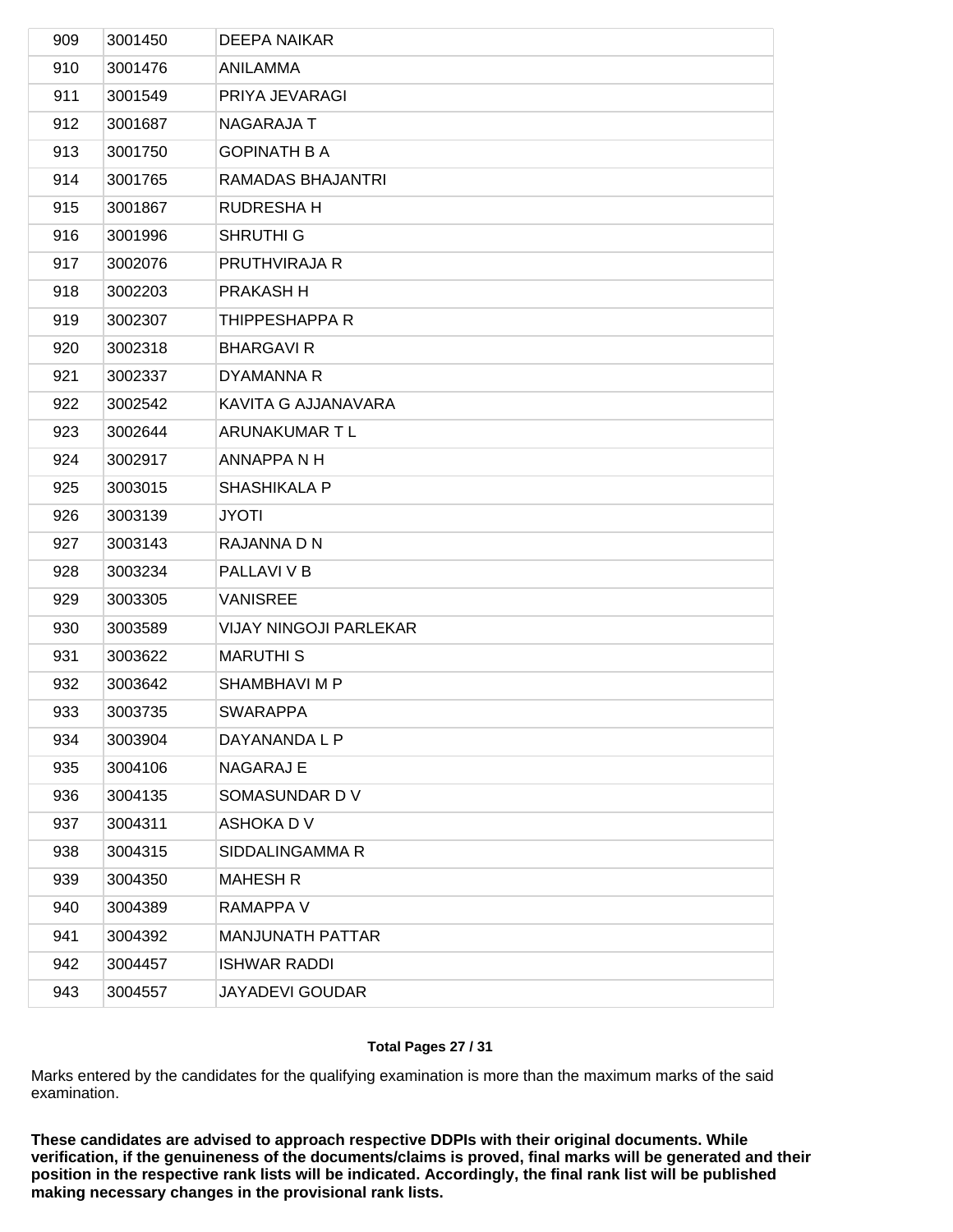| 944 | 3004728 | RAJASHEKARAPPA B R         |
|-----|---------|----------------------------|
| 945 | 3005213 | SUSHMA S A                 |
| 946 | 3005365 | <b>BALAJI CK</b>           |
| 947 | 3005558 | <b>HARISHA M T</b>         |
| 948 | 3005730 | RANGANATHA K H             |
| 949 | 3005961 | DEVANAGOUDA PATIL          |
| 950 | 3006002 | PANDURANG SUBHAS NAIK      |
| 951 | 3006038 | SANGAPPA BIRABBI           |
| 952 | 3006040 | <b>VEERESH MUDAGALL</b>    |
| 953 | 3006264 | <b>VEERESH MUDAGALL</b>    |
| 954 | 3006353 | <b>MAHANTESH KUMBAR</b>    |
| 955 | 3006515 | KAVITA                     |
| 956 | 3006615 | CHANDRAKALA                |
| 957 | 3006622 | ANAND KALLAPPA DALAWAI     |
| 958 | 3006718 | SARITHA D P                |
| 959 | 3006831 | NAGARAJ TALAWAR            |
| 960 | 3006941 | RANGANAIKA H               |
| 961 | 3007005 | <b>HULUGAPPA</b>           |
| 962 | 3007133 | <b>SANGEETHA</b>           |
| 963 | 3007148 | <b>TIPPANNA HULLIKUPPI</b> |
| 964 | 3007595 | ASHA B C                   |
| 965 | 3008175 | DUNDAPPA UGAR              |
| 966 | 3008608 | <b>MOUNESH BADIGER</b>     |
| 967 | 3008775 | SARASWATHI M               |
| 968 | 3008797 | DEVAPPA NARAYAN PATIL      |
| 969 | 3008863 | <b>MALLIKARJUN</b>         |
| 970 | 3009553 | MRUTYUNJAYA S VIRAKTAMATH  |
| 971 | 3009568 | NAGAPPA S AGADI            |
| 972 | 3009985 | <b>VEERAPPA</b>            |
| 973 | 3010182 | ANNAPOORNIMA H S           |
| 974 | 3010219 | <b>HEMARAJU B O</b>        |
| 975 | 3010363 | AKKAMMA ULAWANNAVAR        |
| 976 | 3010827 | LOKESHA S K                |
| 977 | 3010847 | SHOBHA HULAMANI            |
| 978 | 3010901 | <b>KUMAR BYADAGI</b>       |
|     |         |                            |

## **Total Pages 28 / 31**

Marks entered by the candidates for the qualifying examination is more than the maximum marks of the said examination.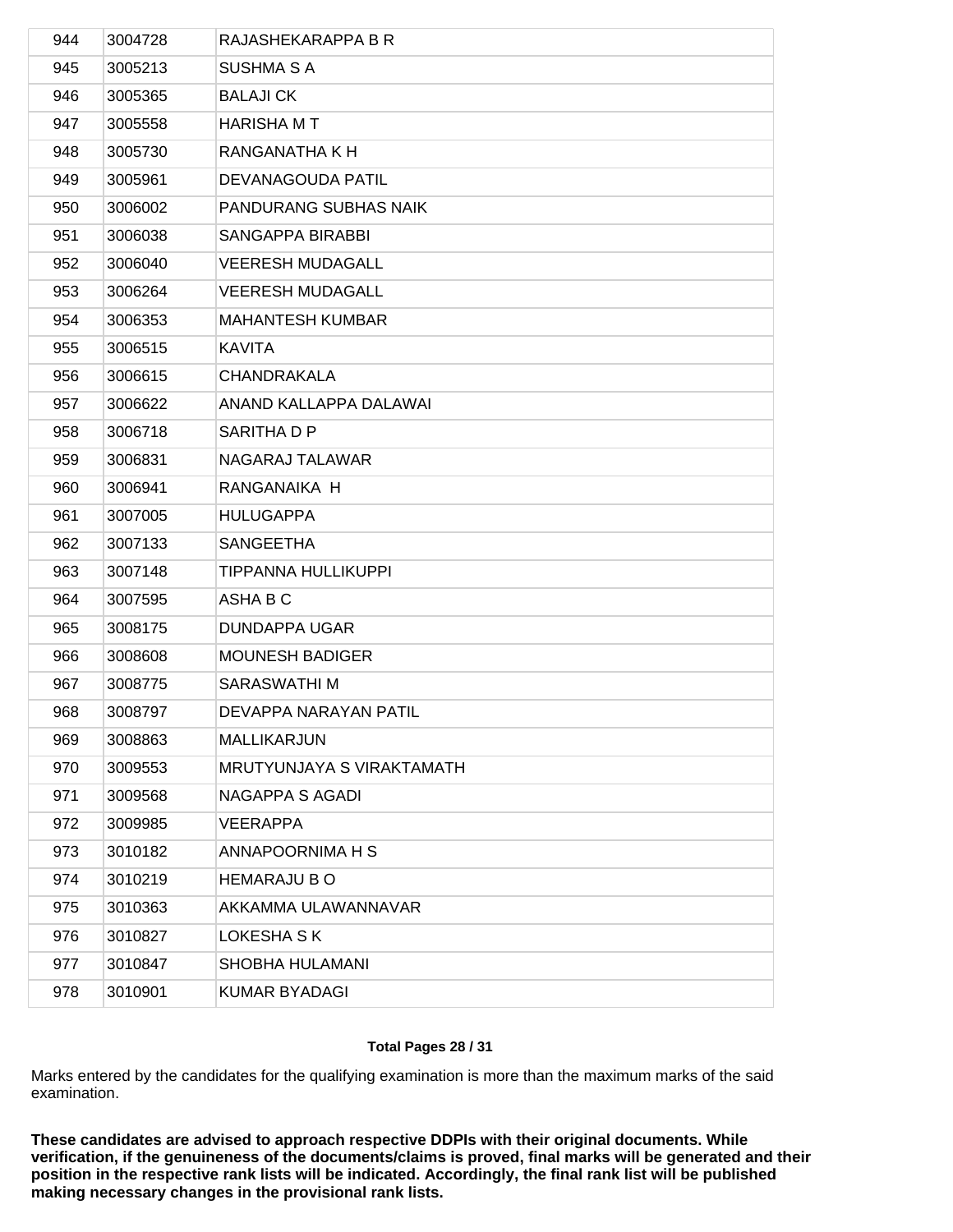| 979  | 3010924 | <b>ERANNA</b>                     |
|------|---------|-----------------------------------|
| 980  | 3011021 | <b>RUDRESHAKG</b>                 |
| 981  | 3011264 | ANURADHA                          |
| 982  | 3011531 | <b>ASHOKA M</b>                   |
| 983  | 3011565 | <b>BASAVARAJA GANIGERA G C</b>    |
| 984  | 3011581 | <b>SHREESHAIL</b>                 |
| 985  | 3011923 | ABDULMUNAF MULLA                  |
| 986  | 3011942 | SHIVANA GOWDA MALLANA GOWDA PATIL |
| 987  | 3011954 | <b>UMESHYADAV N</b>               |
| 988  | 3012042 | NAGARAJA R                        |
| 989  | 3012115 | RAJIABANU MELINMANI               |
| 990  | 3012868 | LAXMANA H P                       |
| 991  | 3013089 | SAVITARI SAJJANAR                 |
| 992  | 3013150 | <b>CHAYA KANAVI</b>               |
| 993  | 3013178 | SIDDAMMA B                        |
| 994  | 3013212 | <b>BASAVARAJA T</b>               |
| 995  | 3013402 | <b>SATISH</b>                     |
| 996  | 3013847 | SHAILASHREE HIREHAL               |
| 997  | 3013965 | <b>MAHADEV MURCHITTI</b>          |
| 998  | 3013995 | <b>VANISHREE</b>                  |
| 999  | 3014055 | ANITHA R                          |
| 1000 | 3014130 | <b>IRAPPA DASANGALI</b>           |
| 1001 | 3014770 | <b>NIRMALADEVI</b>                |
| 1002 | 3015370 | <b>BASAVARAJA M K</b>             |
| 1003 | 3015402 | ANANDAPPA                         |
| 1004 | 3015433 | <b>KIRANA MK</b>                  |
| 1005 | 3015518 | <b>BHAVYA H C</b>                 |
| 1006 | 3015566 | ROOPATS                           |
| 1007 | 3015936 | <b>MOHANA G N</b>                 |
| 1008 | 3016348 | <b>BHAGYA G M</b>                 |
| 1009 | 3016725 | INDIRA PRIYADARSHINI G H          |
| 1010 | 3016860 | NINGANNA TEGGELLI                 |
| 1011 | 3016888 | <b>MALLIKARJUN PATIL</b>          |
| 1012 | 3017072 | SHIRAGUPPI ISHWARAPPA             |
| 1013 | 3017146 | RATNAWWA METI                     |
|      |         |                                   |

## **Total Pages 29 / 31**

Marks entered by the candidates for the qualifying examination is more than the maximum marks of the said examination.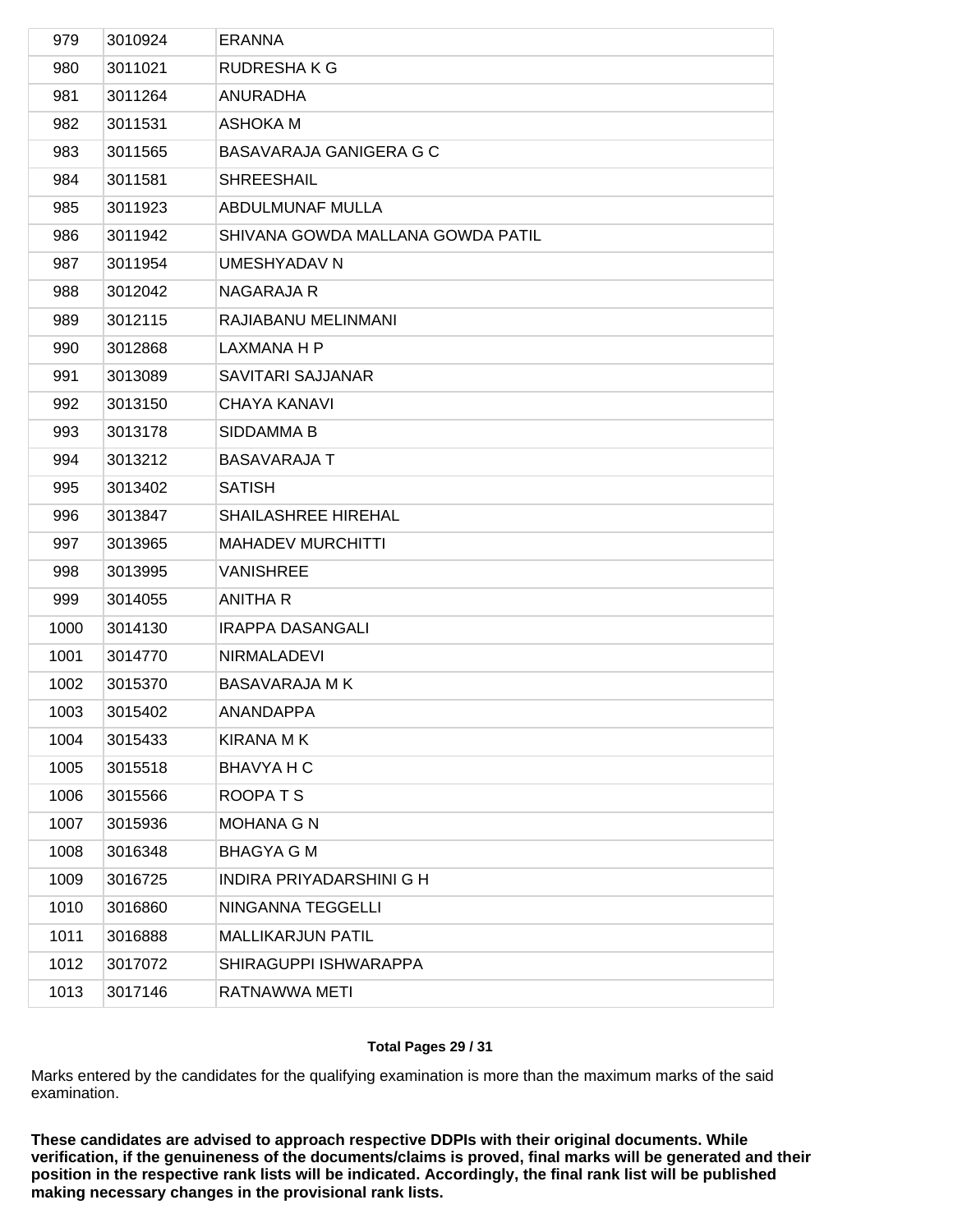| 1014 | 3017354 | LINGARAJA BHL            |
|------|---------|--------------------------|
| 1015 | 3017497 | <b>SUMANGALA</b>         |
| 1016 | 3017767 | <b>TIPPANNA</b>          |
| 1017 | 3017842 | <b>BASANAGOUDA PATIL</b> |
| 1018 | 3018254 | MAHANTESH WADDAR         |
| 1019 | 3018380 | SHARANAGOUDA HANAMAGOUDA |
| 1020 | 3018521 | RAGHU C                  |
| 1021 | 3018719 | RAGHAVENDRA M S          |
| 1022 | 3018954 | R ANURADHA               |
| 1023 | 3019038 | LOKESH A R               |
| 1024 | 3019423 | <b>MADHUT</b>            |
| 1025 | 3020403 | PRAVEEN C PATIL          |
| 1026 | 3020454 | YALLAPPA                 |
| 1027 | 3020520 | ASHA C C                 |
| 1028 | 3020940 | RAMESHA V G              |
| 1029 | 3021213 | <b>DEEPA HIREMATH</b>    |
| 1030 | 3021696 | <b>ASMAT UNNISA</b>      |
| 1031 | 3021809 | NAVEEN KUMAR V N         |
| 1032 | 3022499 | SOMASHEKHAR BAJANTRI     |
| 1033 | 3022521 | MAHIBOOBPATEL BIRADAR    |
| 1034 | 3022548 | <b>SHARANAPPA</b>        |
| 1035 | 3022602 | <b>SANTHOSHA NAIK</b>    |
| 1036 | 3022694 | <b>SESHAGIRI D</b>       |
| 1037 | 3023087 | <b>MARENNA A K</b>       |
| 1038 | 3023146 | <b>KEMPANNA PATRUT</b>   |
| 1039 | 3023221 | <b>HANUMESH</b>          |
| 1040 | 3023252 | <b>RENUKA LAMANI</b>     |
| 1041 | 3023723 | <b>VINAYA KUMAR P</b>    |
| 1042 | 3024494 | <b>ASHWINI V S</b>       |
| 1043 | 3024728 | CHAVHAN GOVIND PANDURANG |
| 1044 | 3025371 | <b>RENUKA</b>            |
| 1045 | 3025435 | SANDEEP JAYAPPA JAVALI   |
| 1046 | 3025943 | RAJASHEKHARA BIRADARA    |
| 1047 | 3026177 | <b>VENKATARAVANA P</b>   |
| 1048 | 3026264 | SAPNEEL KALAGOUDA PATIL  |
|      |         |                          |

## **Total Pages 30 / 31**

Marks entered by the candidates for the qualifying examination is more than the maximum marks of the said examination.